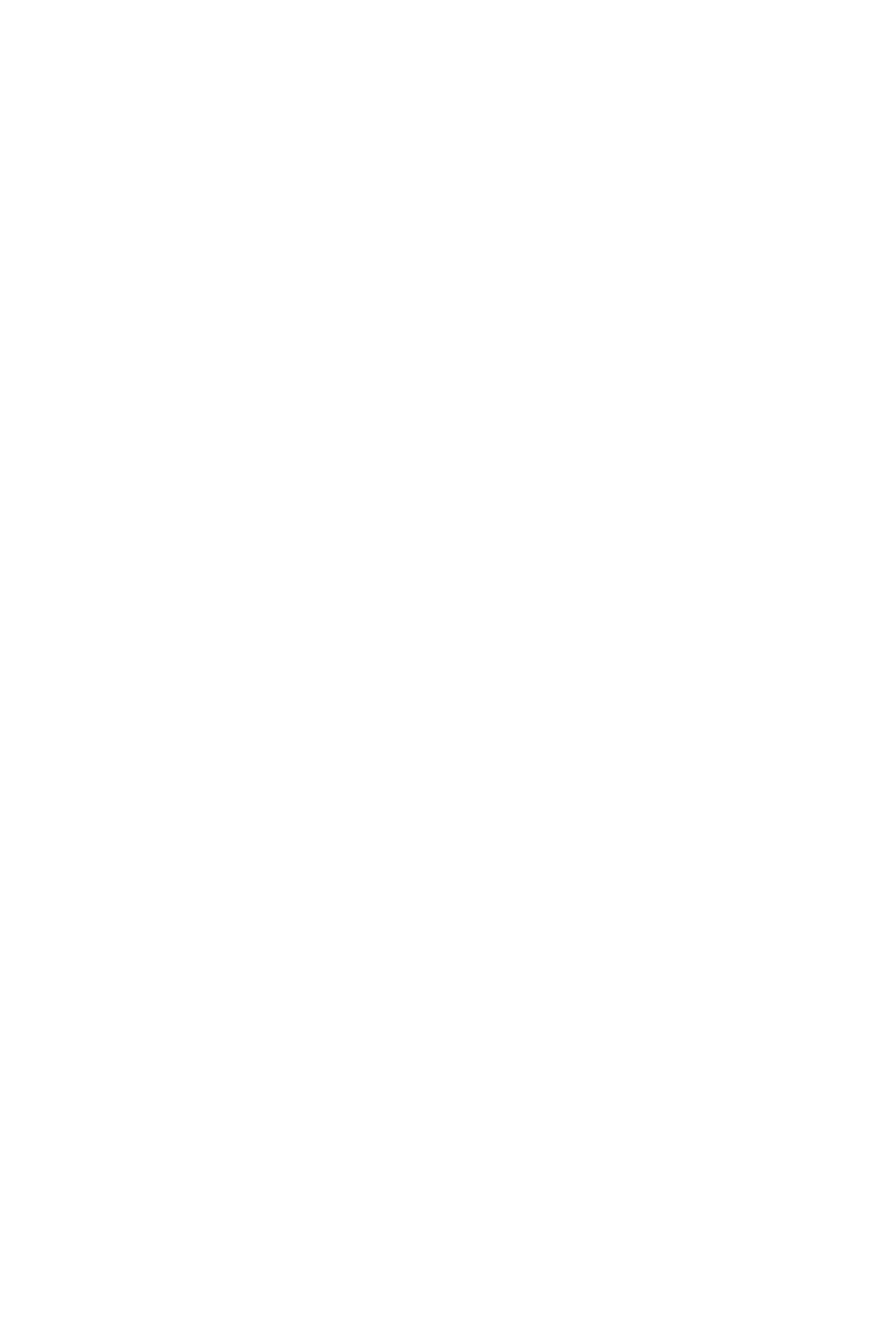Gossip Girls (A Short Story) By Author Queen of Spades © May 2021 by Queen of Spades and All Authors Publishing House All rights reserved.

This is a free short story publication provided to the public on behalf of the author and the author's representative, All Authors Publishing House. No part of this book may be reproduced in any written, electronic, recording, or photocopying form without written permission of the authors and/or representatives of All Authors Publishing House. You may contact the publisher at allauthorspp@gmail.com or visiting https://www.allauthorsph.com with any questions, concerns, comments or compliments.

Published by: All Authors Publishing House Interior Design by: All Authors Graphic Design Cover Design by: All Authors Graphic Design Editing by: All Authors Publishing House First eBook Edition Printed in the United States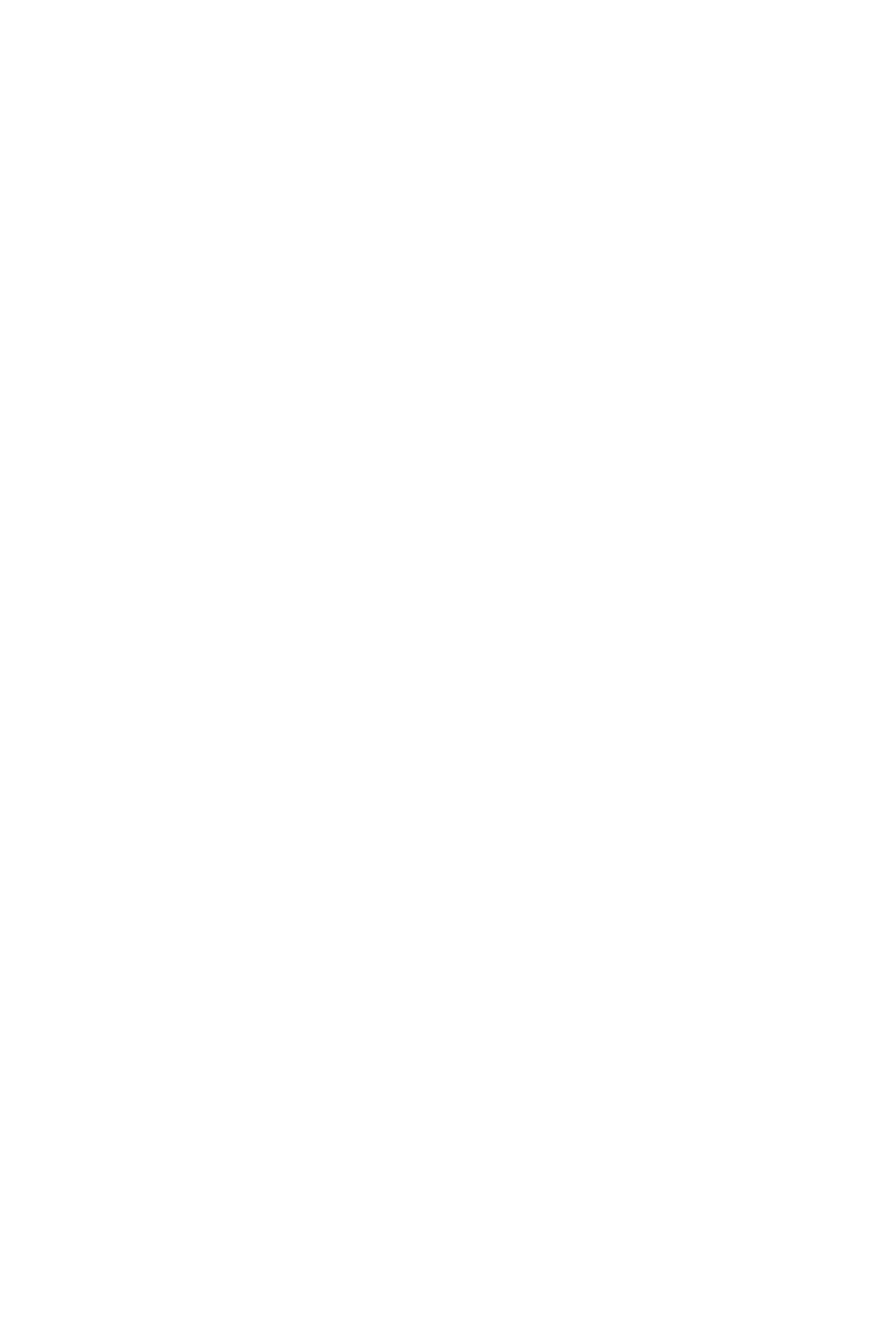J

The always believes that I have a system when<br>
it comes to what I make for the Group. Her<br>
Group. Truthfully, it all boils down to what I<br>
lwhop I rise from slumber it comes to what I make for the Group. *Her Group*. Truthfully, it all boils down to what I smell when I rise from slumber.

Today, I smell coconut.

I glance at her, body curled like a loose ball of acrylic yarn. Her bottom lip is tucked in, per her usual if she is having a fantastic dream.

*It better be of me and not of those other men I picture drooling over her wherever she goes.*

My lips graze her forehead as I go about my routine. I cleanse my hair, face, and body in the shower. I throw on a gray T-shirt and some striped pajama bottoms, which I rescued from the trash a few days prior when she wasn't looking.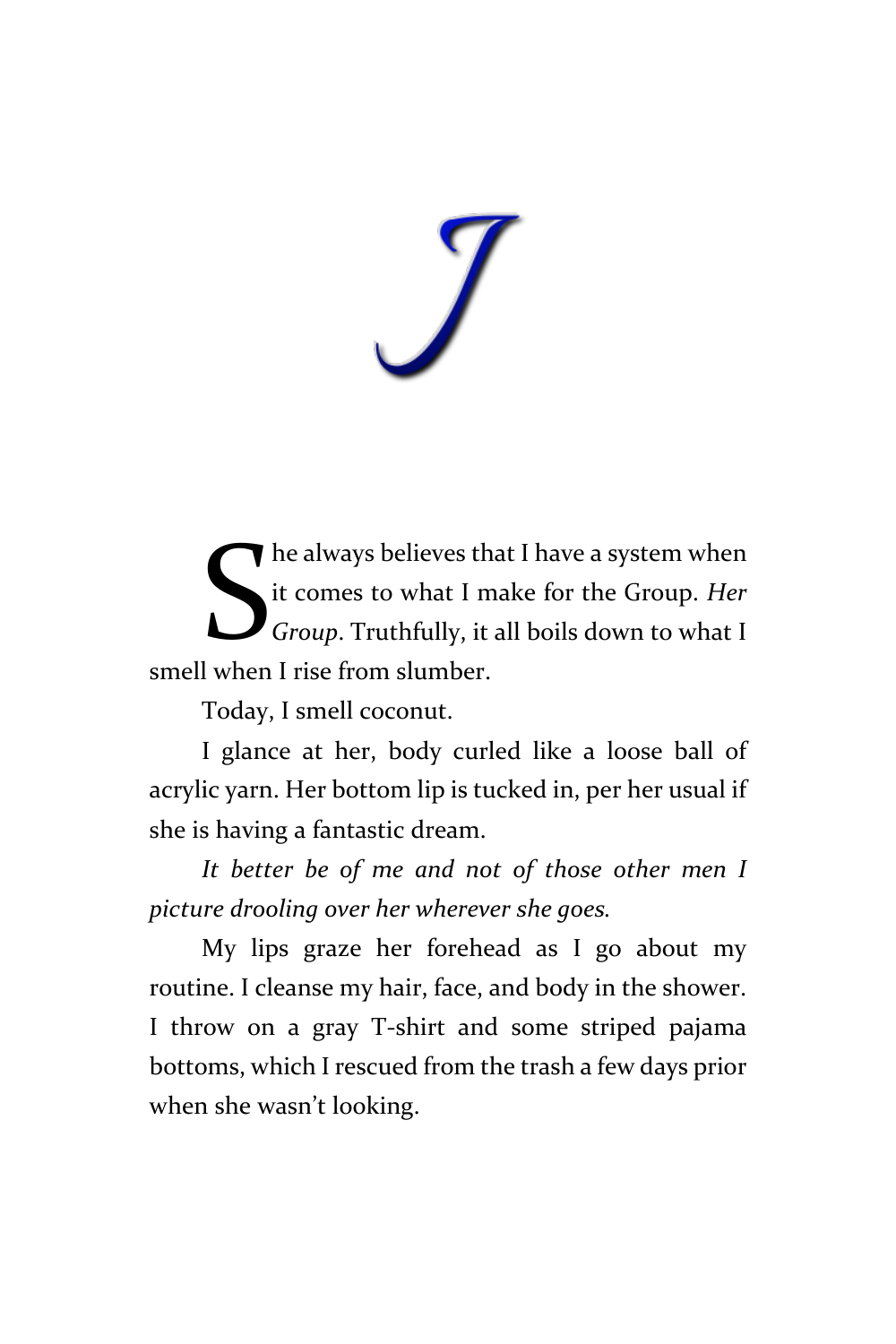There are no holes in them, but the elastic gave out ages ago. For me, two sets of shoestrings tied just perfectly serve as substitutes. Also, it is one of the few pajama pants that have pockets, and one can never have too many pockets.

After sliding my feet into the plushness of the black slippers, I walk in the kitchen to check the percolator. Pleased that she remembered to put in the coffee grounds last night, I turn on the stove and set about my recipe.

By the time the ingredients are mixed, the melody of the percolator touches my ears.

## *Perfect timing.*

I take the tall ceramic mug from the cabinet and pour the liquid. I inhale, immersing myself in the aroma. I wrap my lips around the top and await the coffee's heat and flavor. It is an ecstasy one would not understand. That is, unless, one is a coffee connoisseur. Which I am.

She is not. In her mind, all coffee is *the same*.

I am not offended. It just means I have more to myself. I savor the coffee and the silence. I operate better when there is less ruckus.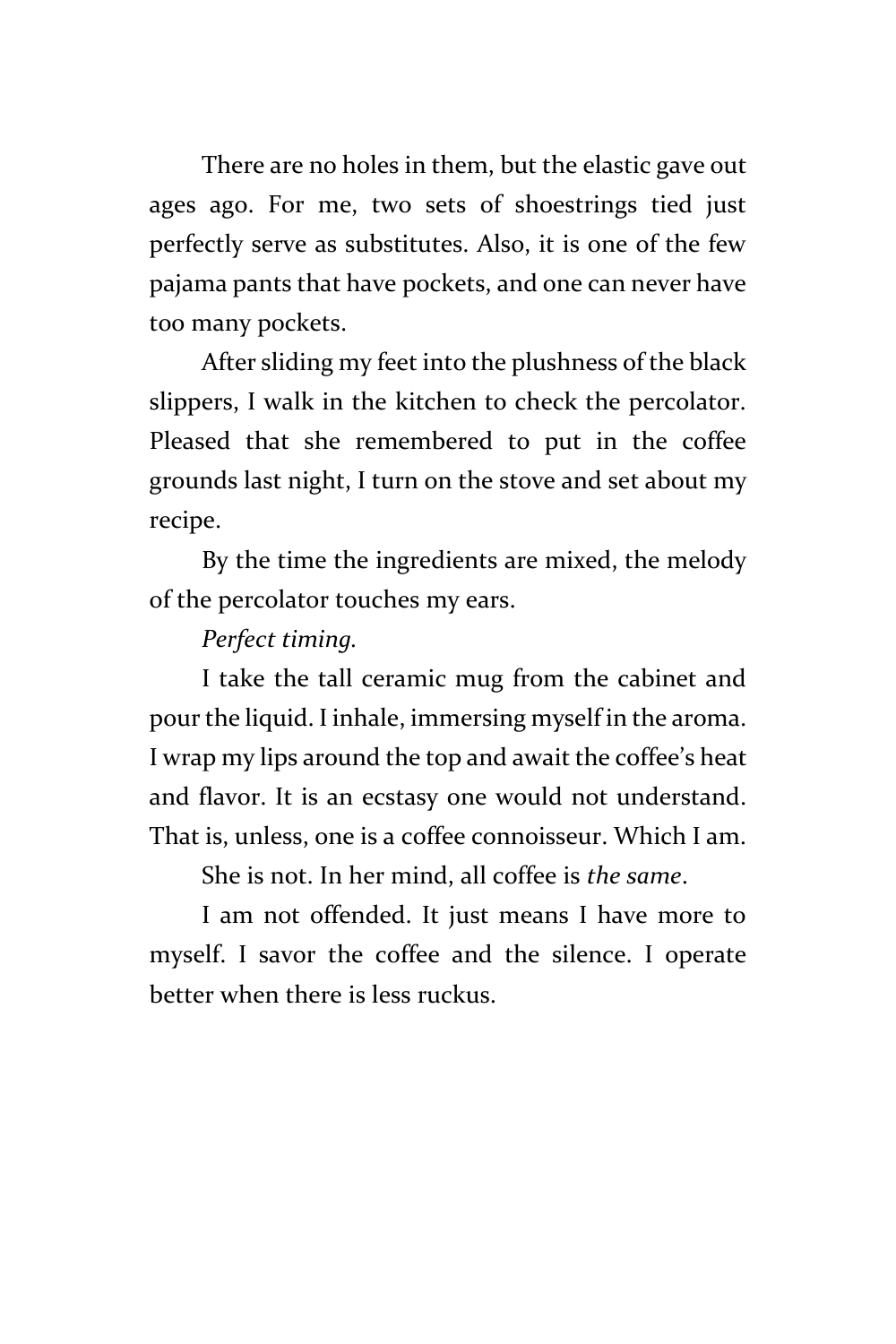Dahlia

I am never awakened by sounds. It is *always* by smells.

"Is that chamomile?" I mumble, my eyes not quite opened.

"That it is," answers J.

I stretch before sitting up and opening my eyes.

"Does that mean I win the grand prize?"

"If by 'prize', you mean having a sneak taste of the dessert, then no."

J laughs as I pout. "Come on Lia. You know it's for the Group. Besides, you can't show up there with a slice of the cake missing."

"You made a cake?" I shake my head in astonishment. "You sure are spoiling those biddies."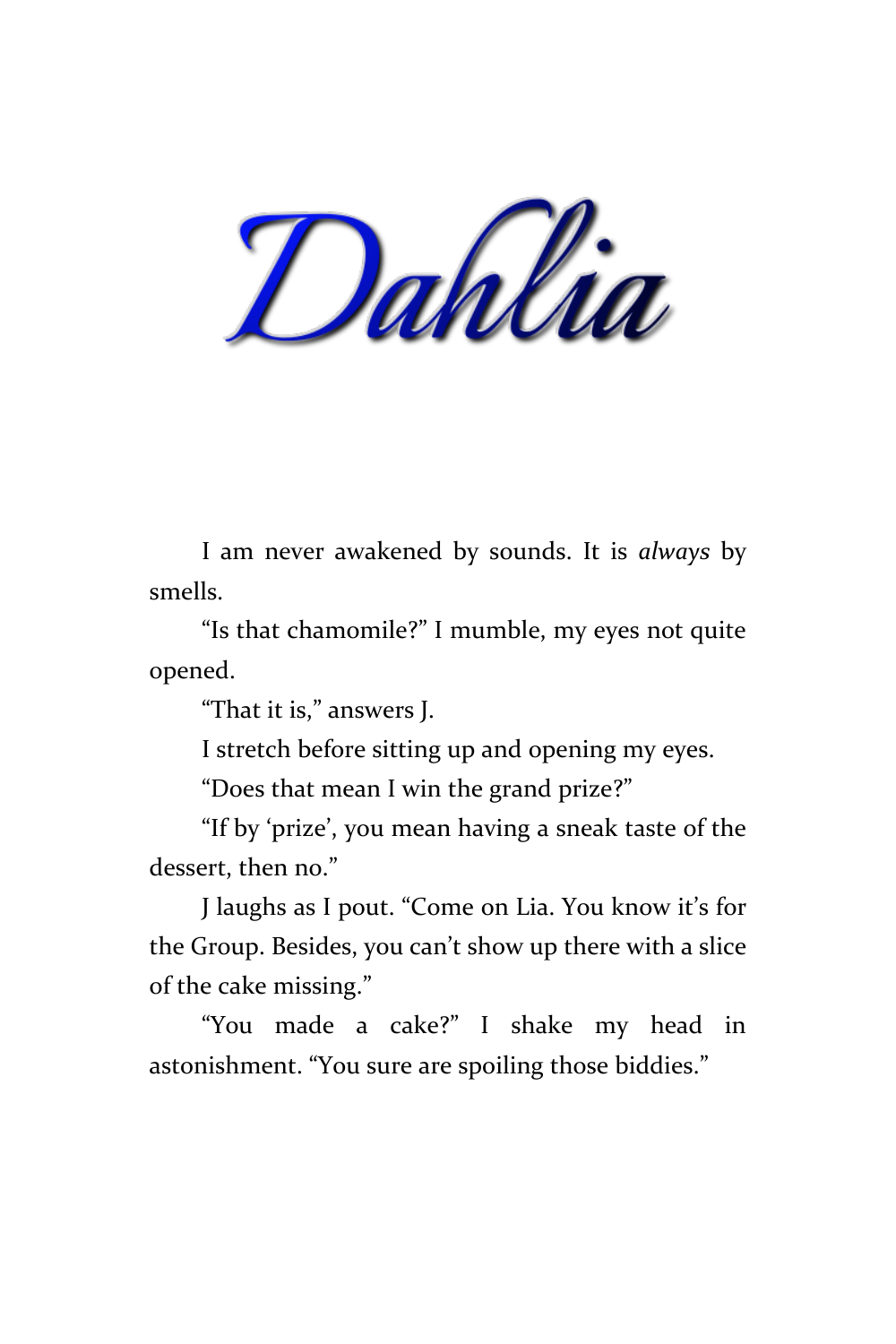"Correction, *you* are spoiling 'those biddies'. I am not dull enough to believe you've been truthful about your cooking prowess."

"J, that's below the belt."

As I am about to take a sip of the tea, my eyes notice an article of clothing. *My least favorite one.*

"J, do you have on those *dreaded* striped pants *again*?"

"Lia, drink your tea. It will help with the congestion," J deflects, sprinting from the bedroom before getting interrogated further.

*How the hell did J find them?* I marvel at J's prowess while I finish the tea.

By the time I enter the kitchen, the cake is already in its proper dish.

"A masterpiece, as usual."

"Thanks, as usual."

"J, why must you be so modest?" I fuss. "You are amazing. Did you hear that the old department store building is up for rent?"

"Yes Lia, I did hear the whispers, but I'm not interested."

"Dear, you haven't even heard my plan."

"Lia, I'm sure your plan is fantastic, but I am perfectly happy just showing off my skills to you and the Group."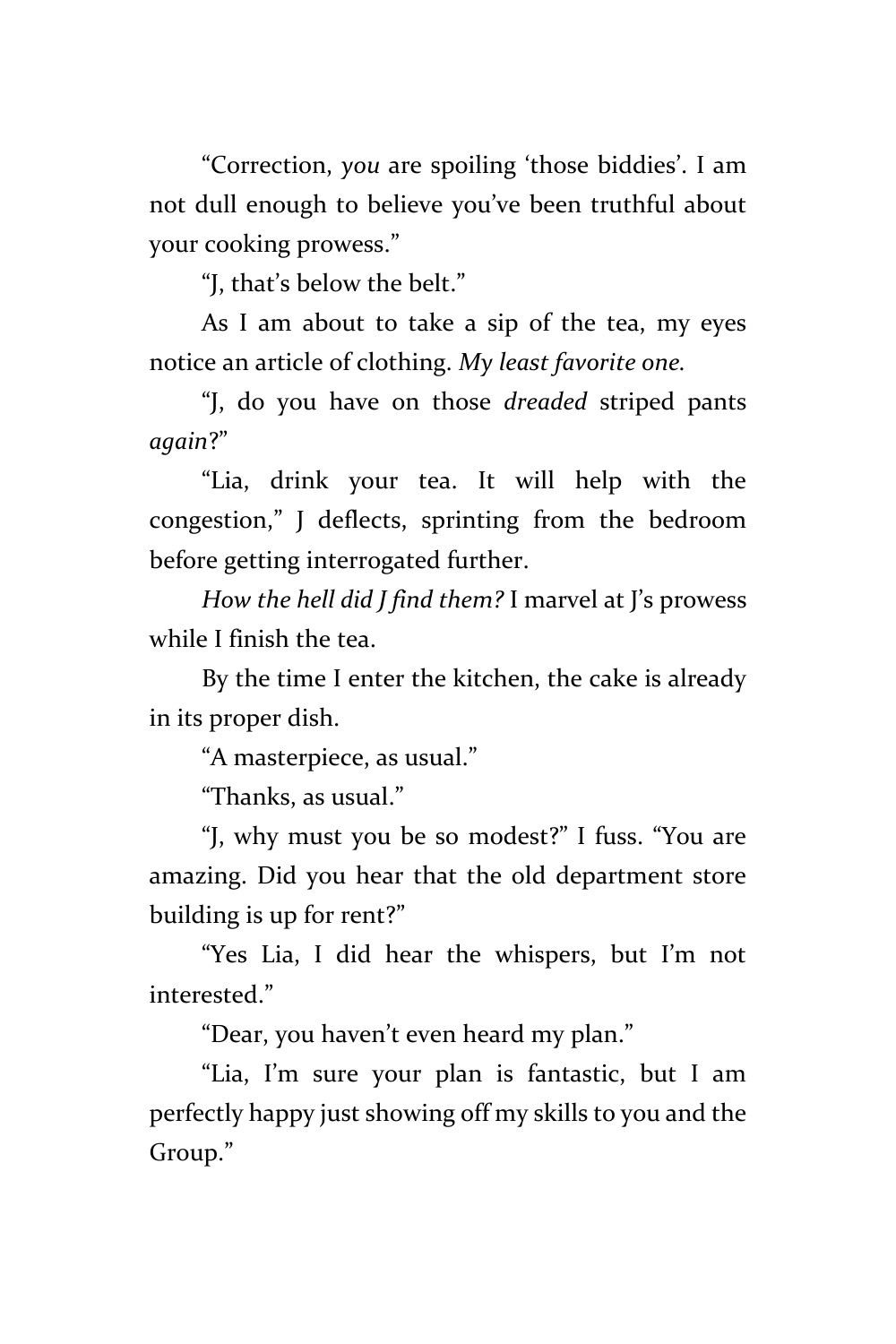"Your skills should be showcased further. Not just to this community but the world."

"That doesn't matter to me. *You* do," J whispers, pulling me close. We embrace and kiss passionately.

I pause the travel of J's hands to my panties.

"If you start any of that, I won't be going to see the Group."

"Well, it was worth a shot. I hope you didn't mind me selecting the outfit."

"J, you know I don't. Besides, you have a better eye for fashion than I do."

I give J another kiss. "I love you."

"I love you, Lia. Now go ahead and get ready."

J playfully swats my behind as I rush past.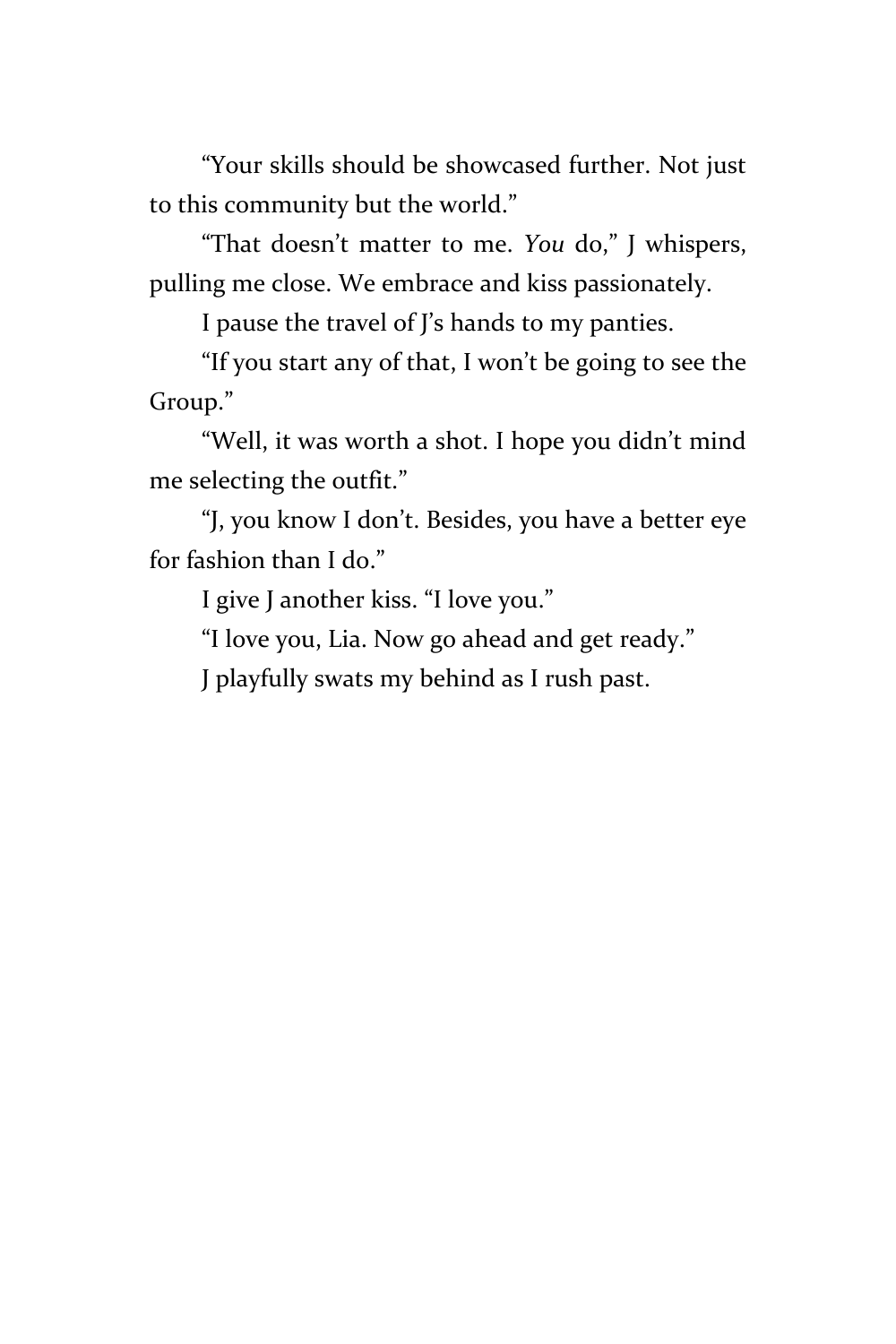Minnie

*Why is marriage always touted as the gold standard? The highlight reel for a woman's time on earth?*

*Why is having children promoted as proof that one is truly a woman? As if it's the only way to establish purpose in the world?*

I, Minnie Braitwite, do *not* feel golden.

Yes, I have children, but they provide no fulfillment. I look at my three creations as creatures to send off to a neighboring planet, not frail inhabitants that need to be nurtured until they are of maturation.

I dare not say these thoughts to my mother. My mother's theory would be that the "partum" has lasted longer than usual but that it will pass.

The only people I can confide in with these sentiments are Sherann and Dahlia. It is pathetic that our Sunday ritual is the pinnacle of my week—that the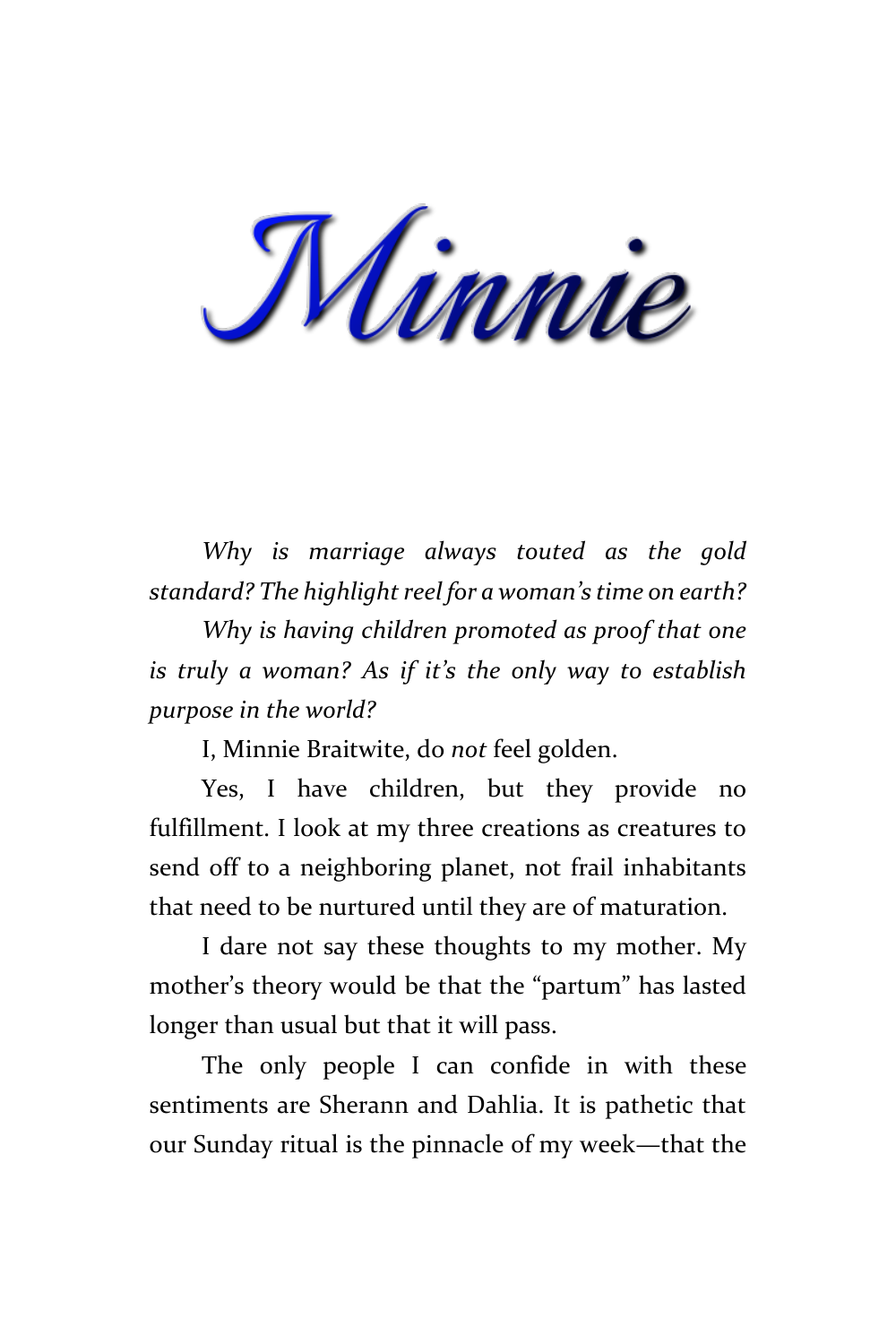act of speaking about someone, who at times, seems more myth than reality, provides the warm feeling in my heart that motherhood cannot.

The tug on my long dress startles me. "Momma, what's for breakfast?"

"Pearl, what are you talking about? You haven't had breakfast yet?"

"No, Momma, that's why I'm asking you."

"Where's Poppa? He was supposed to be making breakfast because I'm going out today."

"He's not here," yells Scottie Junior.

"What do you mean he's not here?"

"When I got up, he was rushing out the door. Something about an emergency job he had to take care  $\alpha$ f"

*Emergency job? So, that's the excuse he's now using to sneak off with that slut!*

"Junior, make Pearl and Pete cereal for breakfast. You can fry yourself a couple of grilled cheese sandwiches. There's tuna already in the fridge, so help yourselves for lunch. I'll be back by dinner."

I hug and kiss Pearl on the cheek, then ruffle Junior's red hair.

"Keep an eye on your sister and brother. Love you."

"Love you too Momma. Tell Miss Sherann and Miss Dahlia I said hello."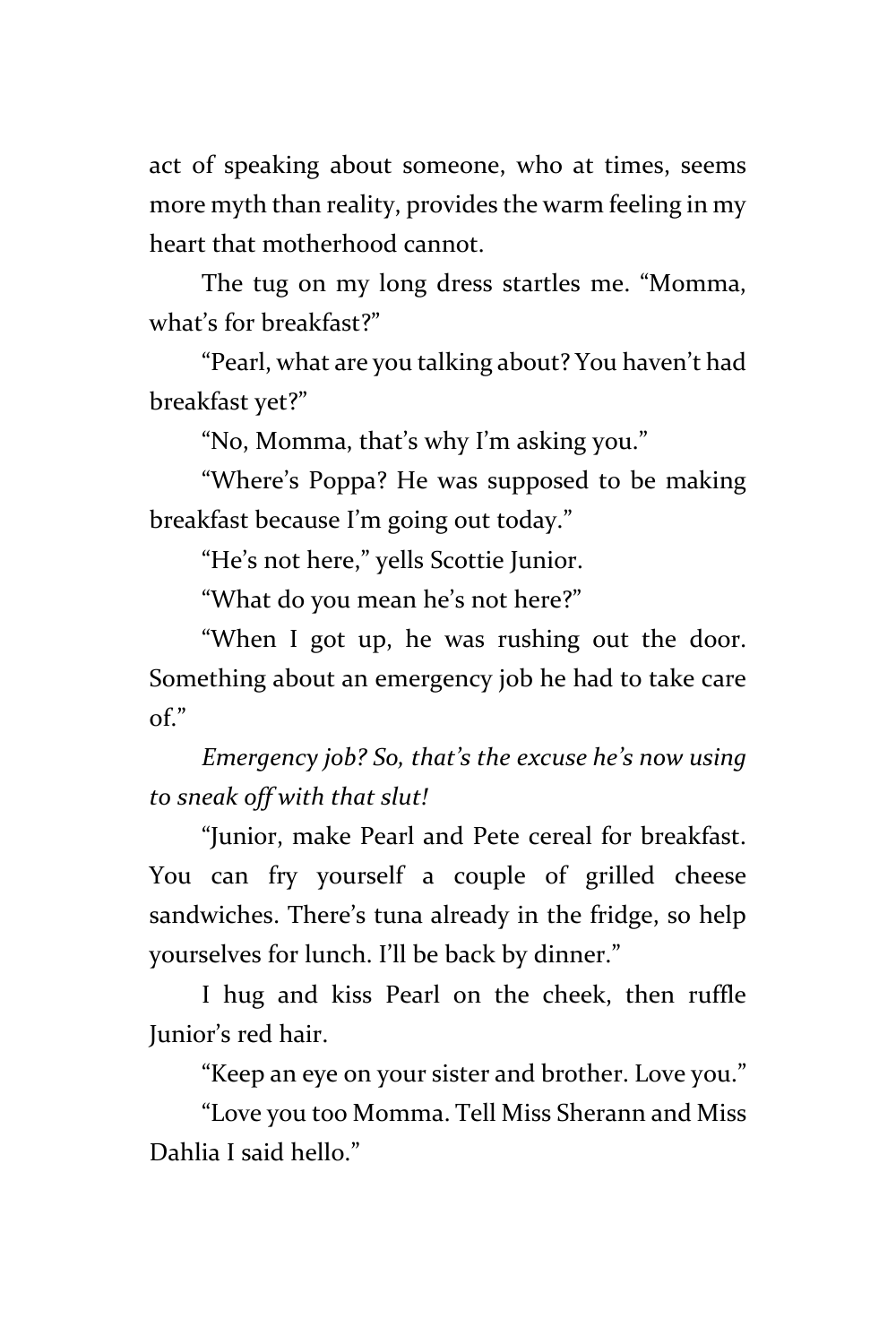"Will do."

Junior is right. Scottie's pickup truck is not outside. *To leave it be or to be petty?*

Even as I ask these questions, I drive in the direction where I suspect my husband is located.

My intuition is an excellent compass.

*What is it about men?* The majority of them never cheat up the social ladder but down the degenerate slope. *Do they lack ambition or just flat-out lazy?*

In Scottie's case, a bit of both.

Do I bust in on the two of them? *No, too dramatic.*

Do I toss a lit cigarette in the worn-down mobile home? *No, too conspicuous.*

I do not care that Scottie's cheating. It is that he lies about being unfaithful.

I do not love Scottie, never have. He was supposed to be the "good time guy" in the meantime. I slipped up by getting pregnant with Junior. Since both of our families are against abortion, he made an honest woman out of me. Pearl and Pete were not planned either, but having children is just something that married couples are expected to do. People believe there's something wrong within the marriage if you do not.

Even so, I must hurt Scottie. I cannot let him believe I'm a compliant cuckquean. Also, he refuses to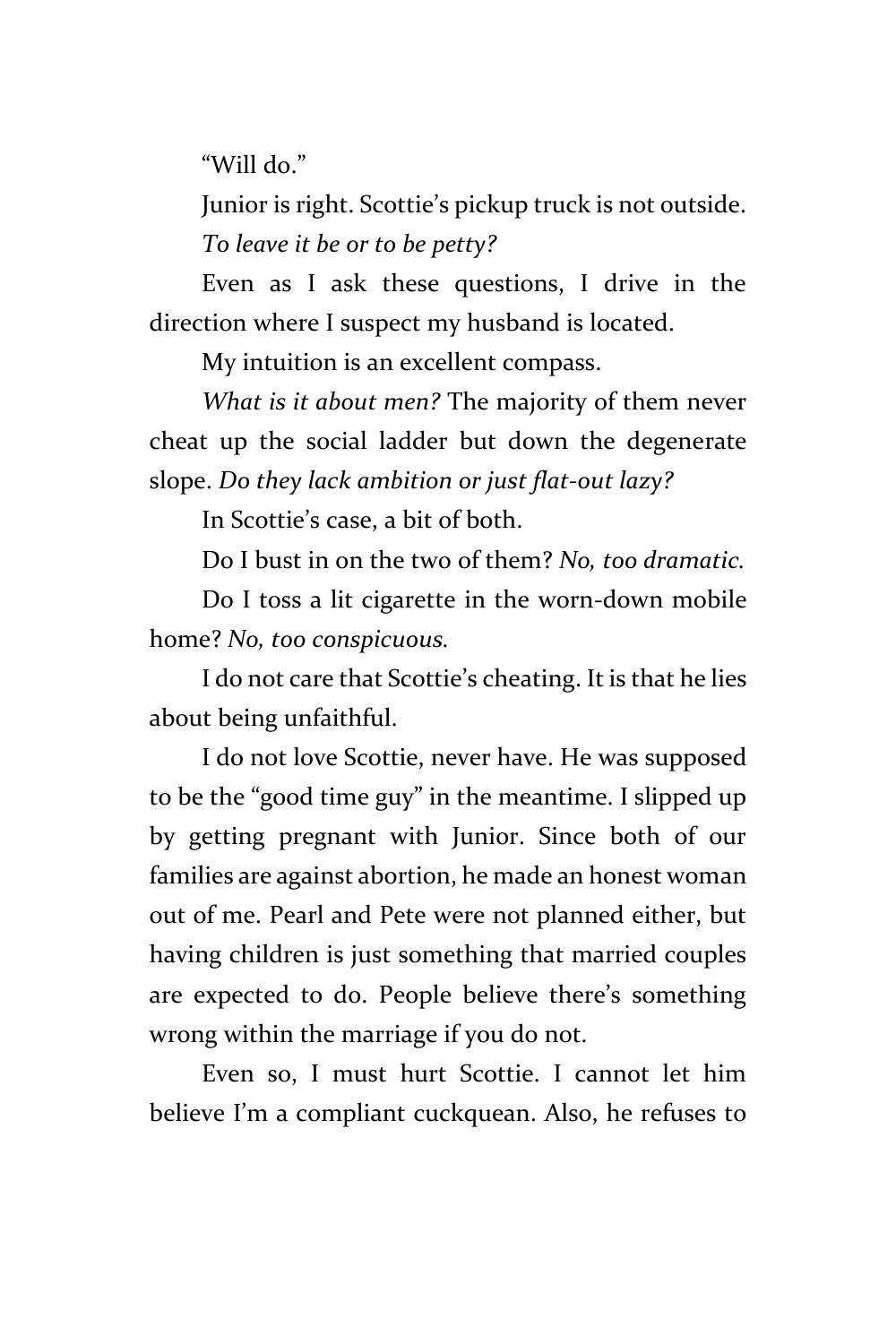consider divorce, citing it will have a negative impact on the children.

*So, having a poppa that's an adulterer is better?* That argument lacks logic.

*One.*

*Two.*

*Three.* 

I smile as the two front tires and one back tire deflate.

*Good luck getting those fixed, since all the auto spots are closed Sundays. Besides, his fat ass needs to lose weight anyway.*

Sliding the blade back in the glove compartment, I resume my travel to meet with Sherann and Dahlia.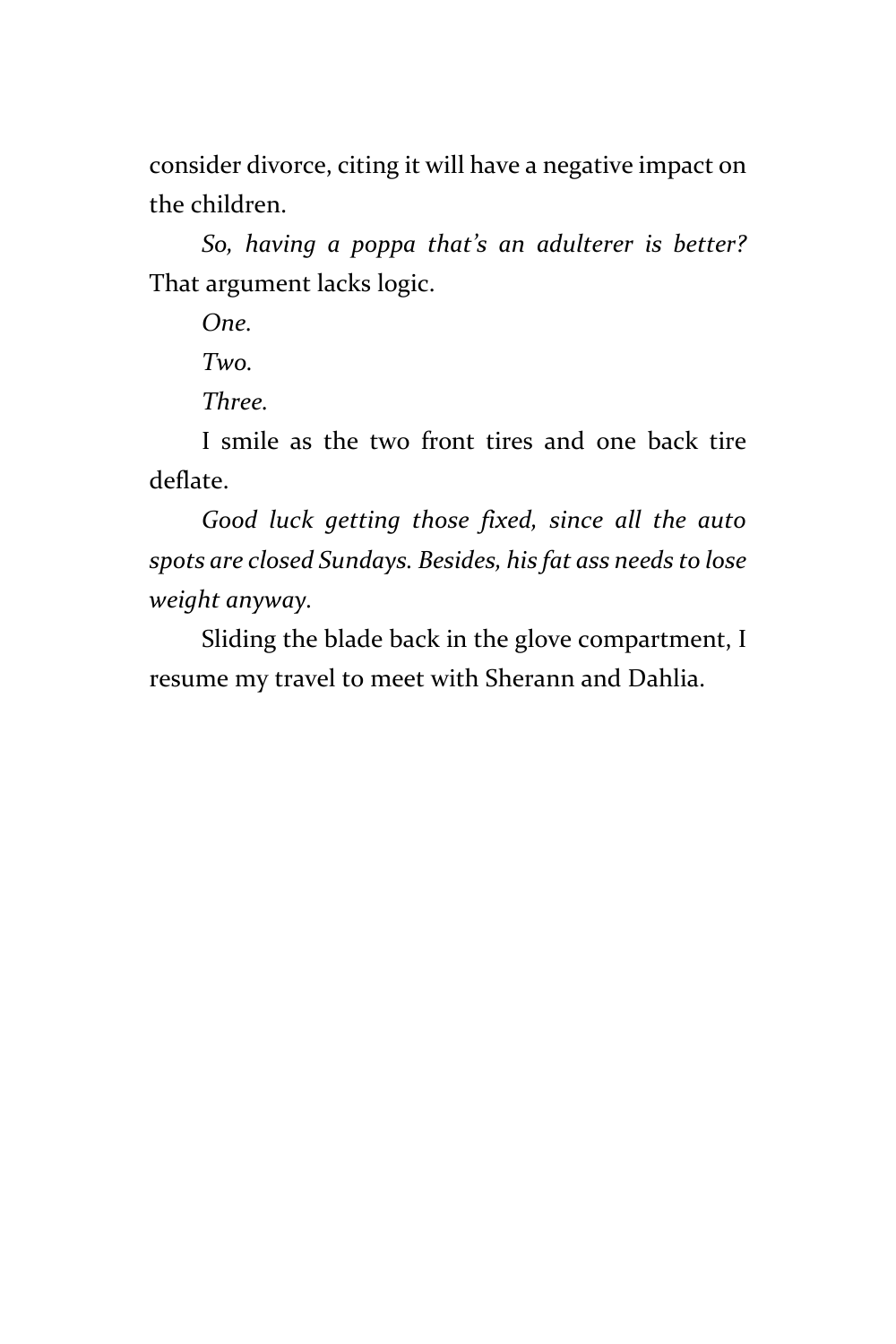Sherann

*I should not have this party so close to meeting with the Girls. There's always one person who never wants to leave.*

In this case, it is Mack.

Actually, *in all cases*, it's Mack.

I should insist that he does not stay. He is only good for delivering compliments and fantastic sex. As per my design, those are the only two qualities that count. Wait, he must be drop-dead fine. That brings the total to three.

Mack is a fantastic chameleon at my outings and lounge parties. He lingers just enough by my side for onlookers to assume we are a couple and says just enough for people to be unaware of his baseline level of intelligence. Mack never presses for labels or exclusivity; he is aware of our arrangement.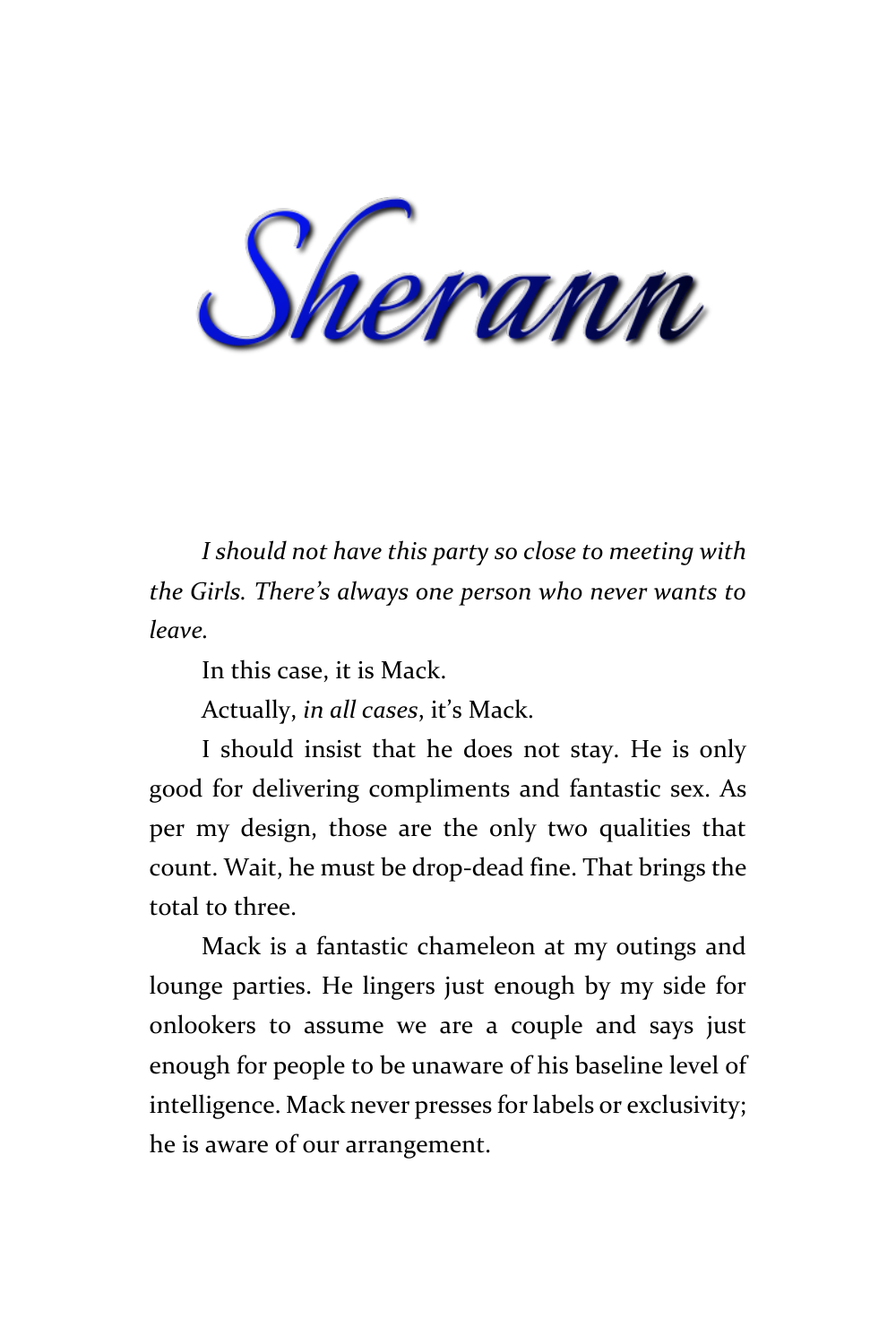*Again, as per my design.*

However, I am annoyed that he wants to be clingy the few times I permit him to stay the night.

"Mack, wake up already!" I yell, swatting him with the pillow.

"Come on, just five more minutes," he complains.

I whack him harder. "You said five more minutes *ten* minutes ago. Wake your ass up! The Girls will be here soon."

"Okay, okay, okay, just don't hit me with the pillow again."

Getting out of the bed, Mack comments, "I don't understand why it is such a big deal if I'm around when they get here Sherann."

"That's *not* part of our arrangement, Mack. No need looking for the guest towels; there's no time."

"No time? Well, what if after I shower, I help you clean up?"

"Mack, I've got it covered. Besides, you've never offered to clean up before. That's something guys with titles do."

"And satisfying you sexually *whenever* you require doesn't have a title? Isn't the term for that 'lover' or 'boy toy'?"

"Apologies. I should have specified the type of title. We have not had the 'boyfriend' conversation and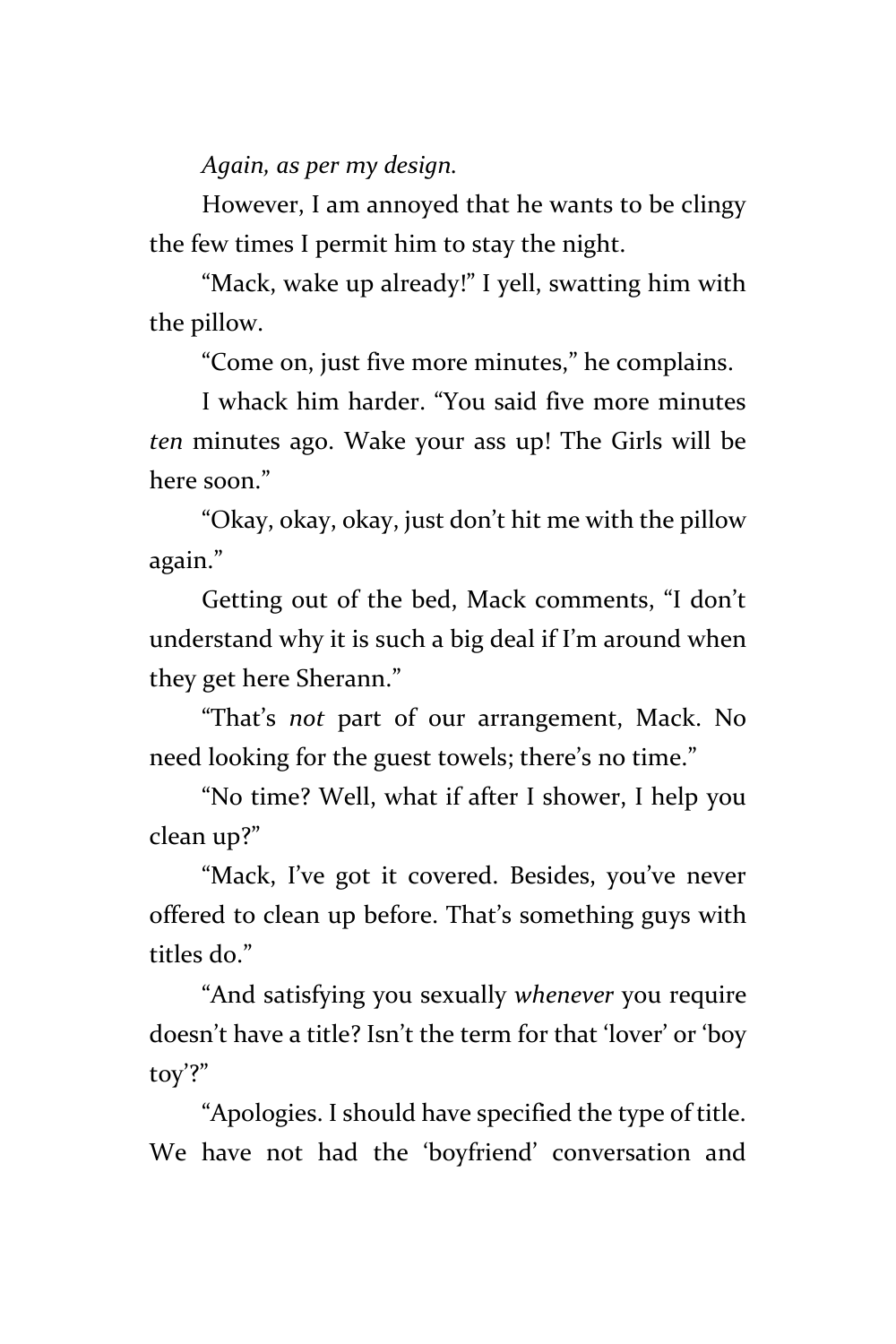cleaning up isn't a 'boy toy' duty. The 'boy toy' fucks and flees, which is exactly what you need to be doing."

"Sherann …"

"Mack, talk and get dressed at the same time, will you? Please be gone by the time I'm done with my shower. I'll call you."

Uncaring of his reaction or response, I rush in the bathroom to start the water.

Mack is gone when I return to the bedroom.

*Sex is supposed to soothe not stress. If Mack starts insisting on the next level because he's catching feelings, I'm going to have to find a new ointment to satisfy my itch.*

"Oh well, this house won't clean itself," I announce. "Perhaps my next sexual conquest should be a housekeeper."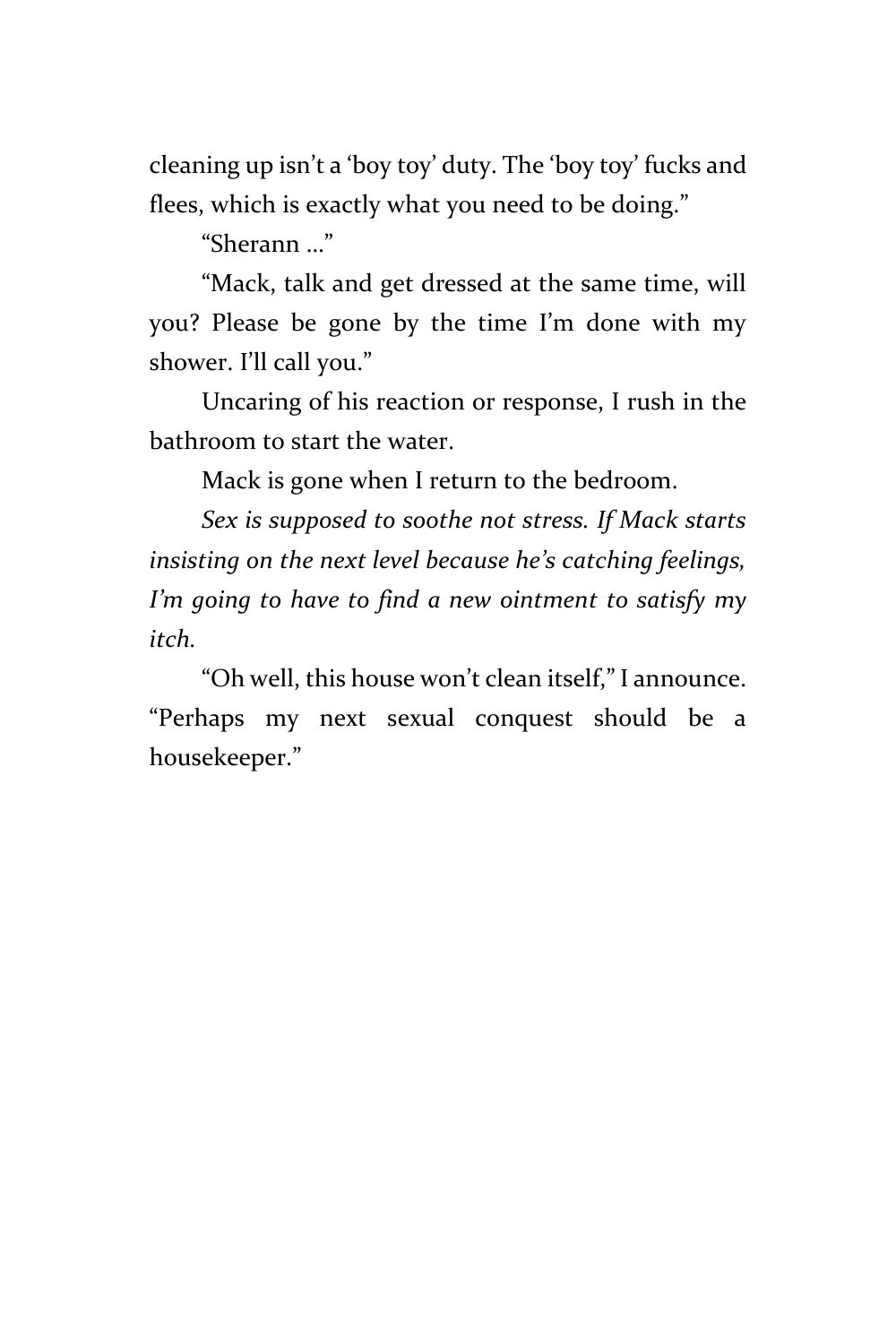Dahlia

*I should have listened to J and shaved my legs last night. These pantyhose are making my legs extremely sweaty.*

The discomfort takes a backseat to all of the compliments I receive while strutting down the sidewalk. The praise varies from neighbor to neighbor.

Mrs. Hornsby gushes about how carnation pink is her favorite color and that I made a wise color selection.

Mr. Davenport notices the shine of my pink Mary Janes, the exact match to the roses on my poodle skirt. On many occasions, J stated that Mr. Davenport sits on the porch to drool over how the ladies prance when they come past the property. I often dismiss J's theory as paranoia.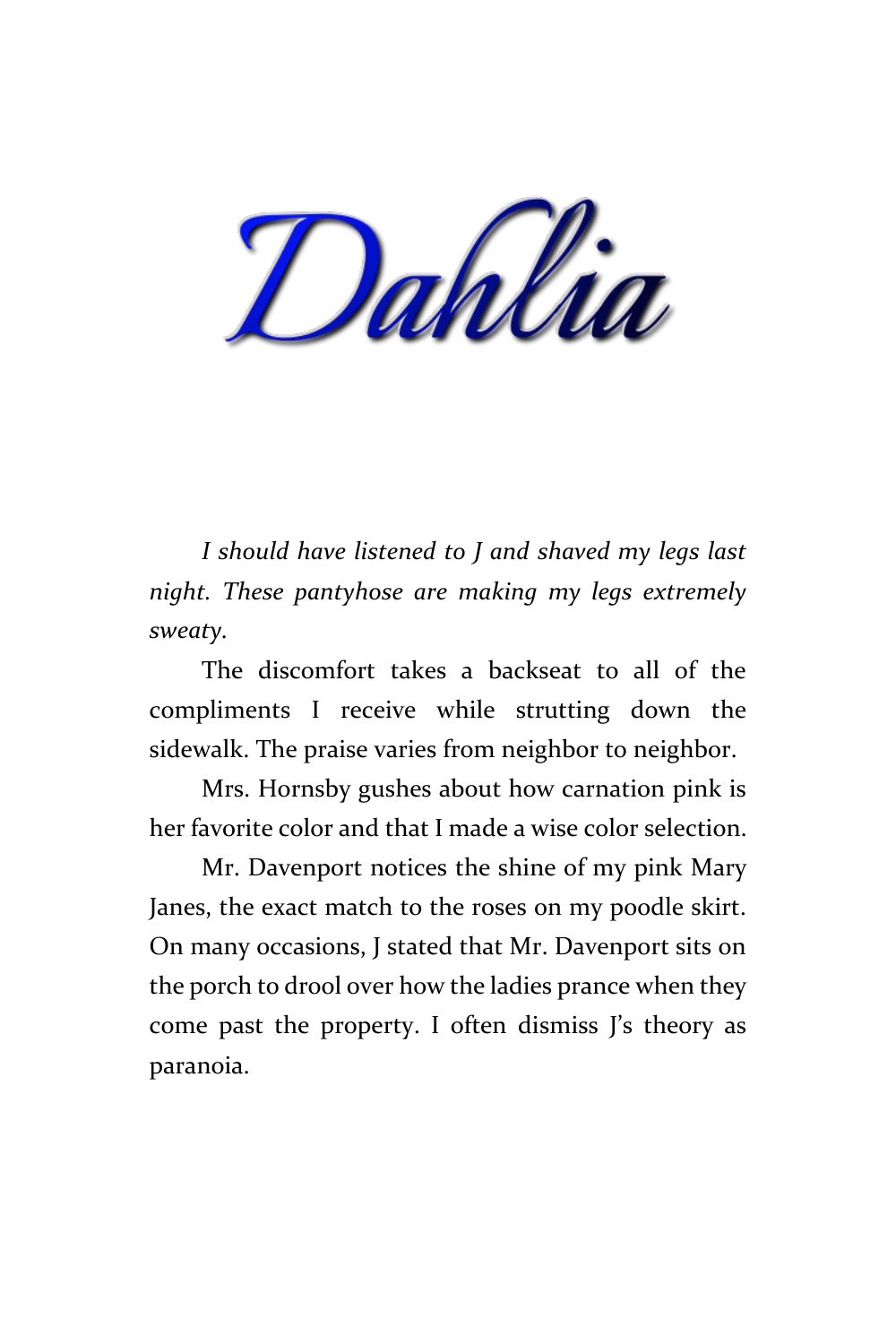Today, I glance back to make sure Mr. Davenport's eyes aren't lingering for too long. Upon being spotted, he nods and waves.

Even Miss Guttenberg, who is rumored to never have anything nice to say about anyone, claims I look less homely than I do on the weekdays.

*J will get a kick out of that.* 

Luckily, Sherann's house is not far from my residence. The first streams of sweat develop near my thighs, and I become aware of the glass cake pan's weight.

After moving my left hand to the base of the dish, I extend my gloved index finger to ring the doorbell.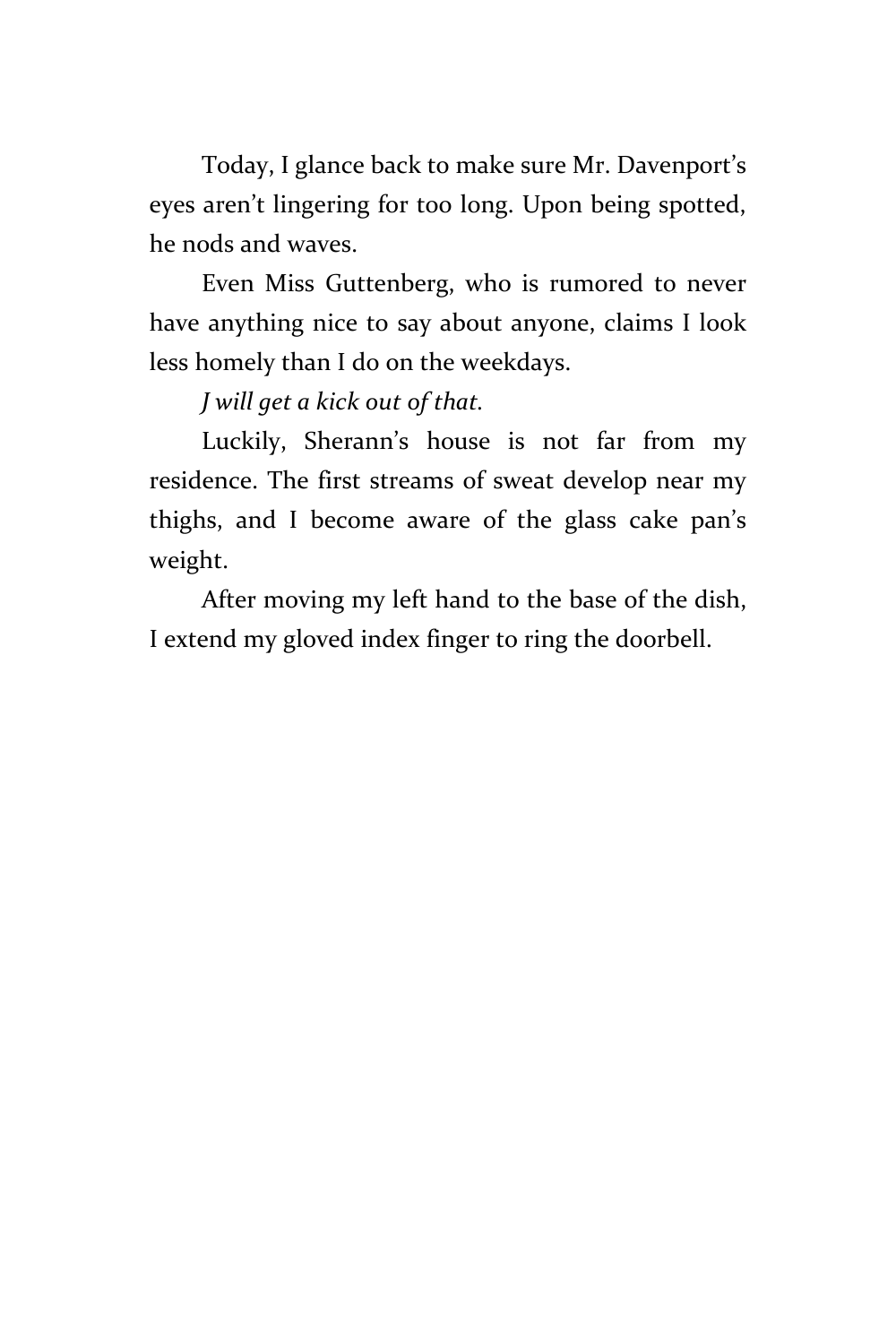Sherann

As I tie the button-down paisley top underneath my bosom, I check my image in the mirror once again.

*To change out of the hot pants or no?* I stare at the bellbottoms hanging in the adjacent closet.

"Nah, it's just Dahlia and Minnie. Besides, it's a matching set."

Just as I head to the veranda, the doorbell sounds. *It must be Dahlia. She's always early.*

I blow my breath on my hand, then sniff. Dahlia has never condemned my marijuana use but she has not expressed approval either.

"Dahlia, wonderful to see you again," I express cheerfully after opening the door. "Don't you look like a bowl of strawberries and cream!"

"Is that supposed to be a compliment, Sherann?"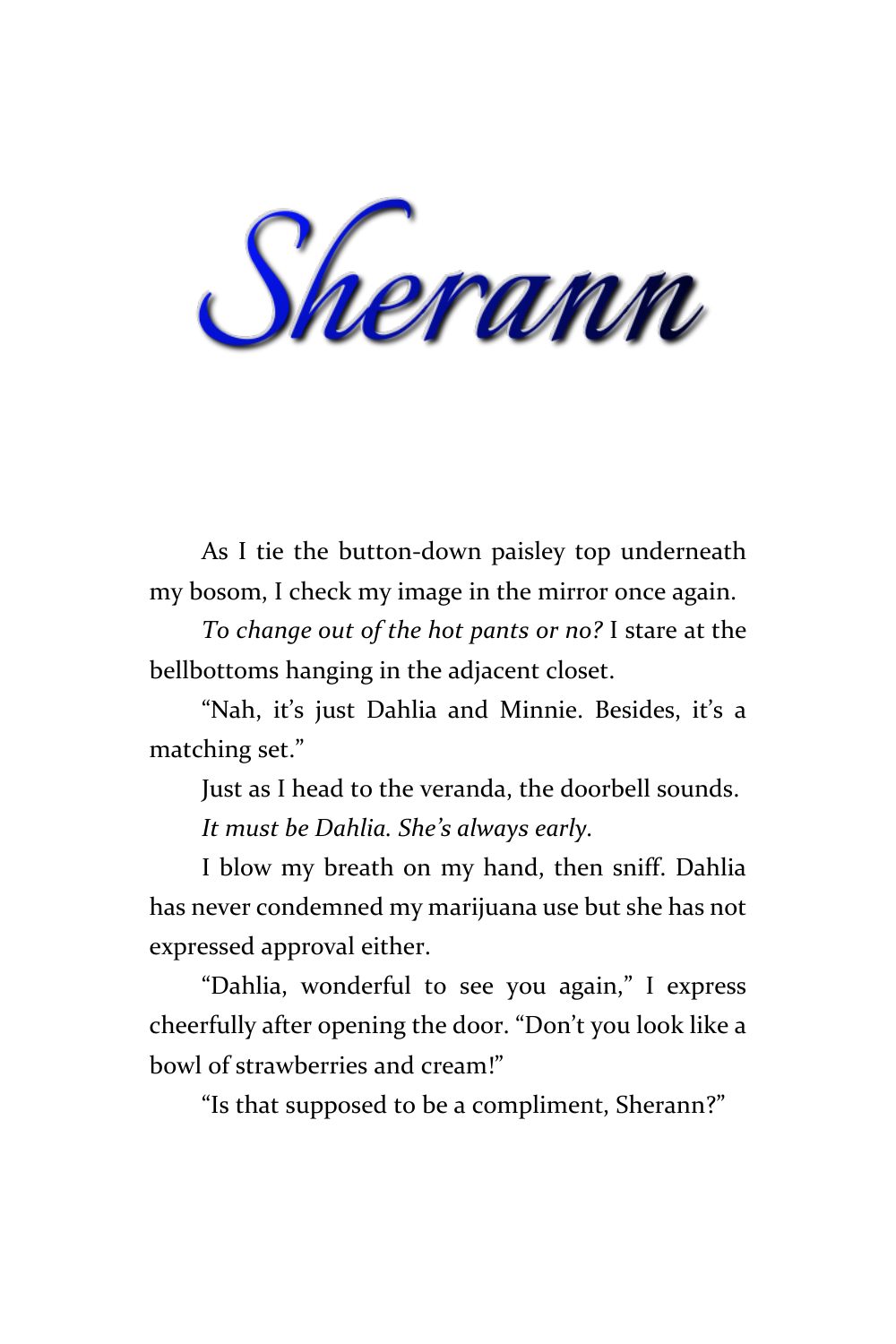"I love strawberries and cream, so what does that tell you?"

"In that case, thanks."

I take the cake from Dahlia's hands then encourage her to follow me.

"Your outfit is very eye catching," Dahlia comments. "What is the name of that print? Abstract? Geometric?"

"Dahlia, I don't know. I just grab what I like."

"Sherann, I'm glad we will be on the veranda today."

"Are you now? I didn't know you had a preference."

"Um … well, it's not that. I just know that Minnie isn't too keen on bugs, which was why we'd be in the kitchen or the lounge area."

"It helps that I found a contractor who gave me a good deal on the fencing," I offer as explanation while placing the stand in the center of the table. "Dahlia, can you please grab the tray with the sweet tea and water pitchers?"

"Of course," Dahlia responds. While I remove the pitchers from the tray, she continues, "Any word from Minnie?"

"She is going to be a little late. Apparently, some confusion with who was supposed to make breakfast for the kids."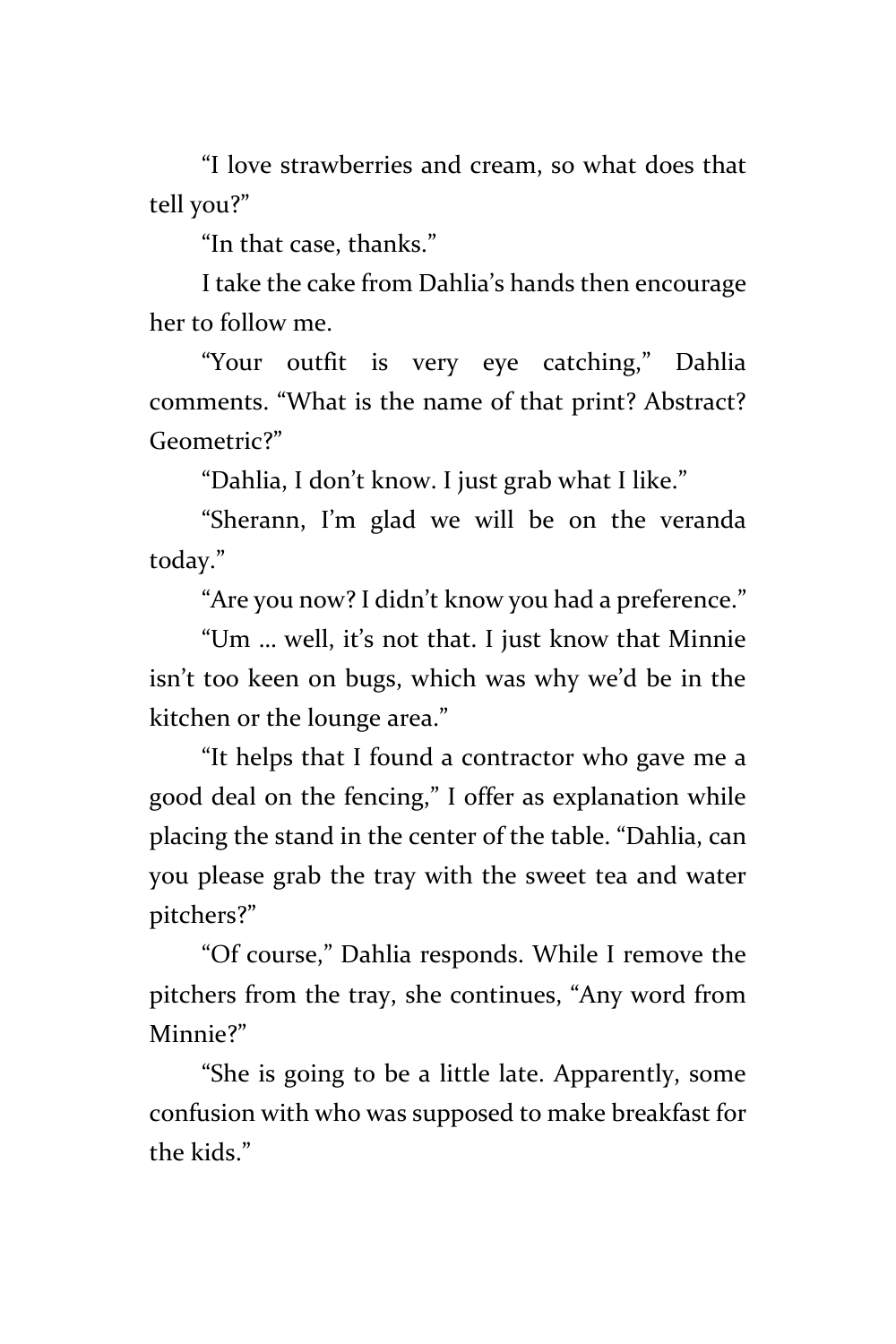"Ah," Dahlia comments. We exchange looks, preferring to wait until Minnie's arrival to get the true rundown on her tardiness.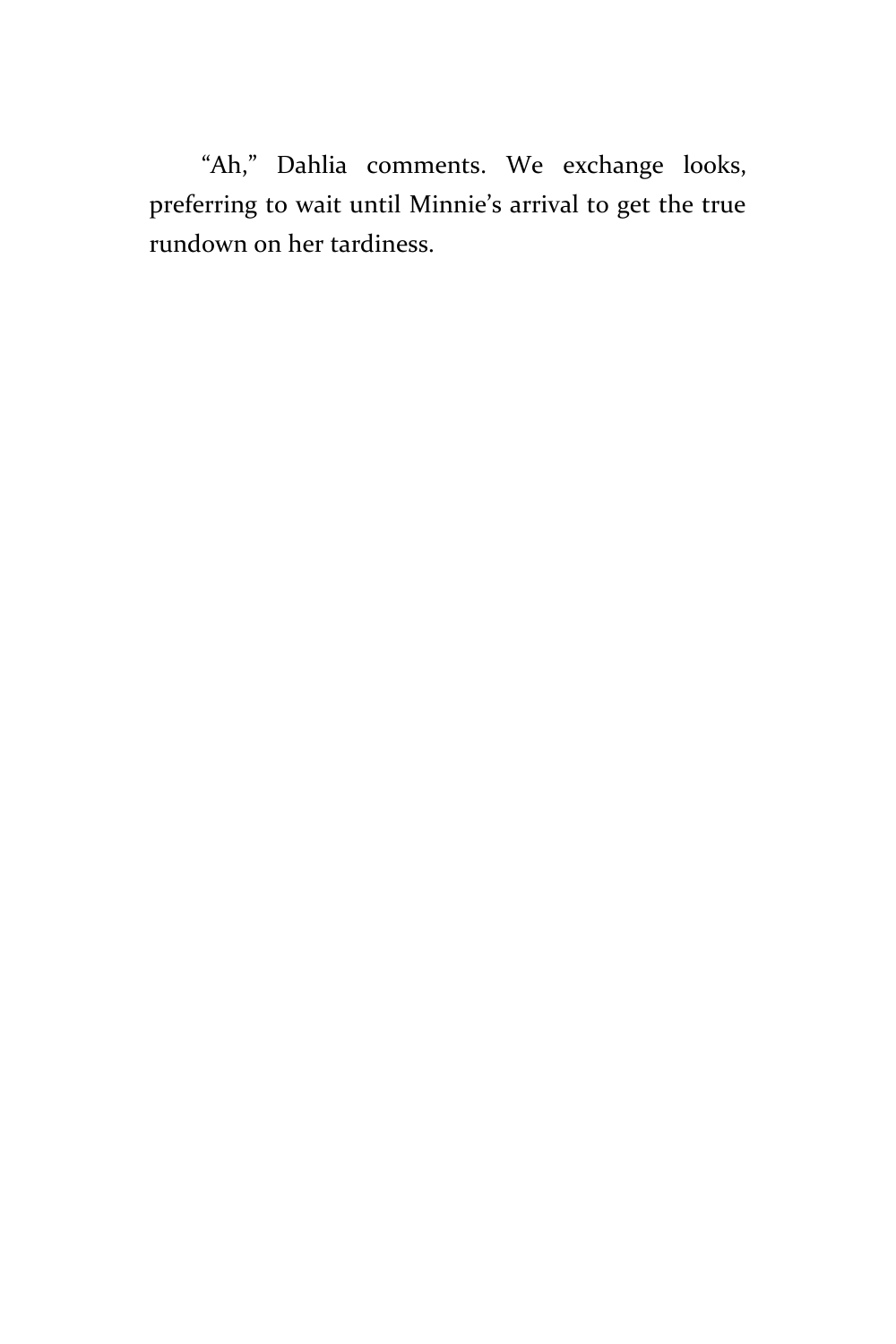Minnie

I park near the curb in front of Sherann's house. Although Sherann insists I park in the driveway, I am particular about blocking in any of her cars.

*I know I am late, but I just want to finish this last puff.*

Balancing the cigarette holder between my fingers, I take a long drag, permitting the mesh of nicotine, menthol, and tobacco to work their magic on my nerves. I release the toxins slowly, counting the number of O's I'm able to make. Snuffing out the Eve Lights in the car's ashtray, I make my way to the house.

The brass door knocker sounds against the door a few times when it opens. It's Dahlia, debutante perfect like always. It is a trait I find admirable and enviable, all in one breath.

"Hey Minnie." She takes the bottle from my hand.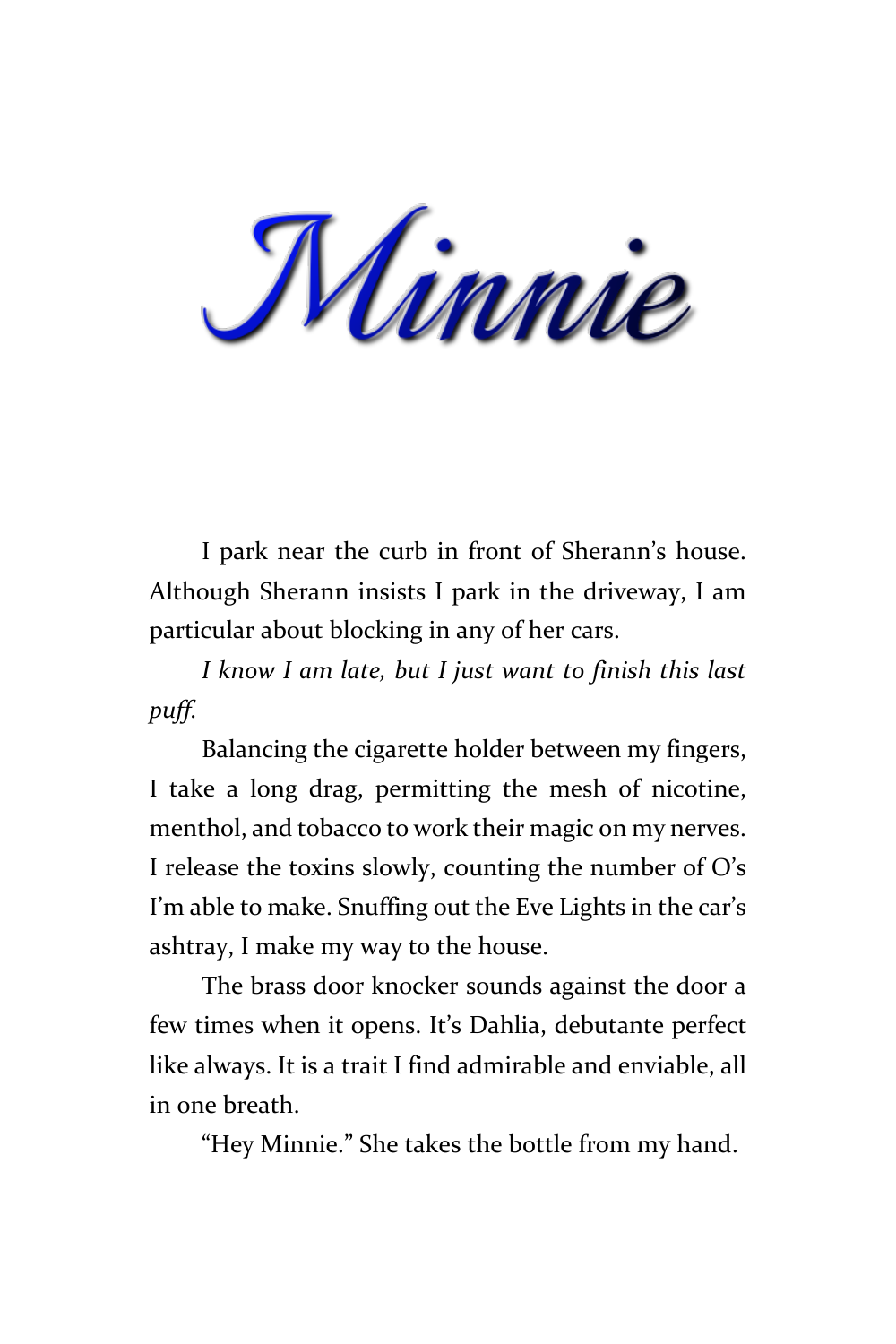"Hey Dahlia. Hope you two haven't been waiting long. I brought some wine. I thought it would mesh well with the dessert."

Dahlia passes the bottle to Sherann.

"Even if it doesn't, there's never a bad time to have some wine. I'll put this on the table. Minnie, can you grab the wine glasses? You remember where I have them?"

"Yeah," I answer, willing myself not to stare at Sherann's hot pants. More specifically, how well her derriere stretches the fabric.

My friend Sherann. The consummate hot girl. The woman who can strut into any room and garner attention. *Sigh.*

"Minnie, do you need help?" Dahlia yells from the veranda.

"No, I've got them," I reply, pulling them out of the cabinet. "Why don't you go ahead and serve the dessert?"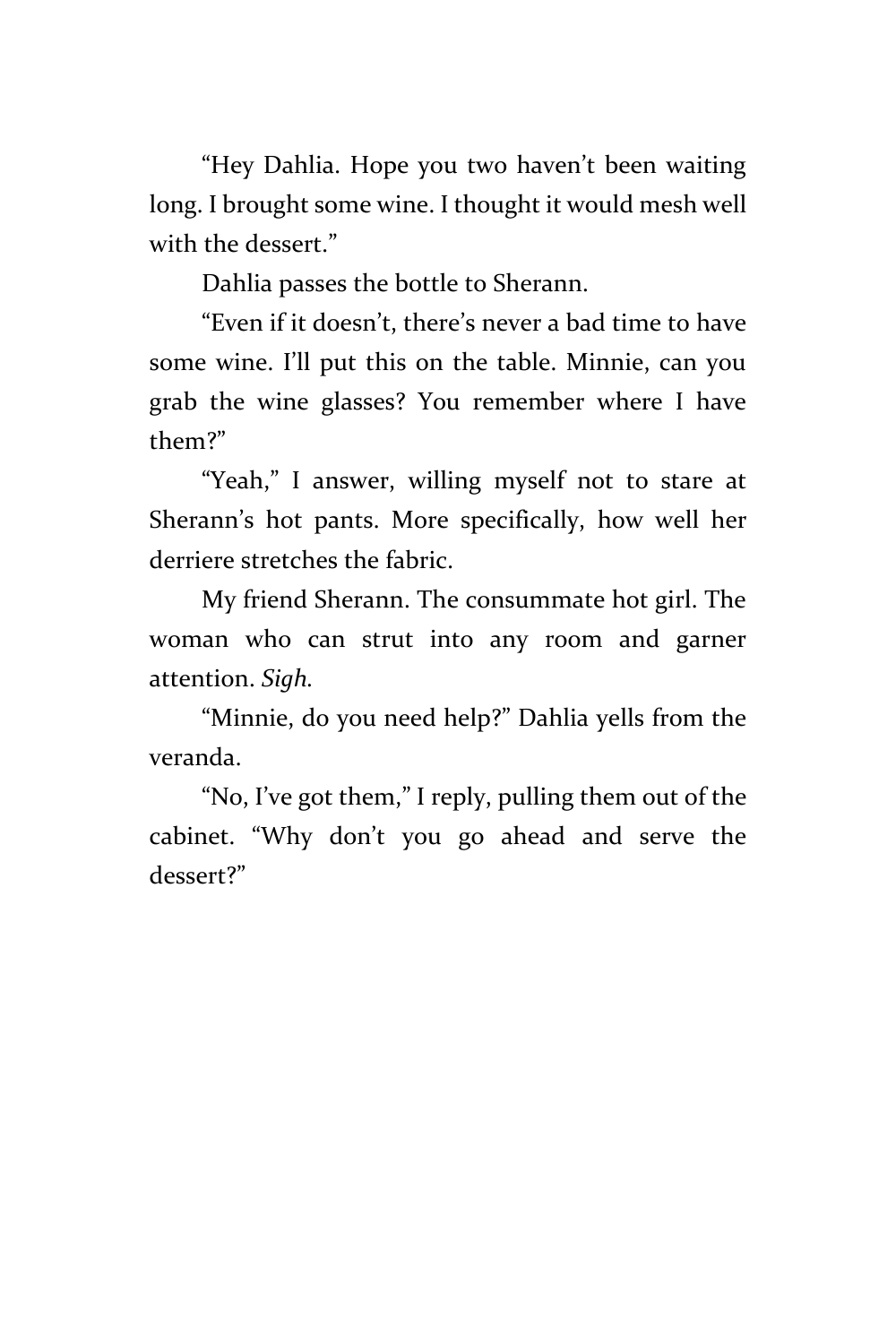Dahlia

"I hope you all are fans of coconut," Dahlia put an equal sized slice on each plate before pouring some wine in the glasses.

"I like it, but don't have it in the house. Scottie is allergic. Senior, not junior."

"This better be some outstanding coconut cake. My mama makes the only one I eat." Sherann eyes the slice with suspicion.

"I bet this will have you eating your words," Dahlia confidently fires back.

"Okay, you know how we do," Minnie announces. "On three. One  $"$ 

We cut a portion with the side of our forks.

"Two," Sherann adds while we balance the dessert on the utensils.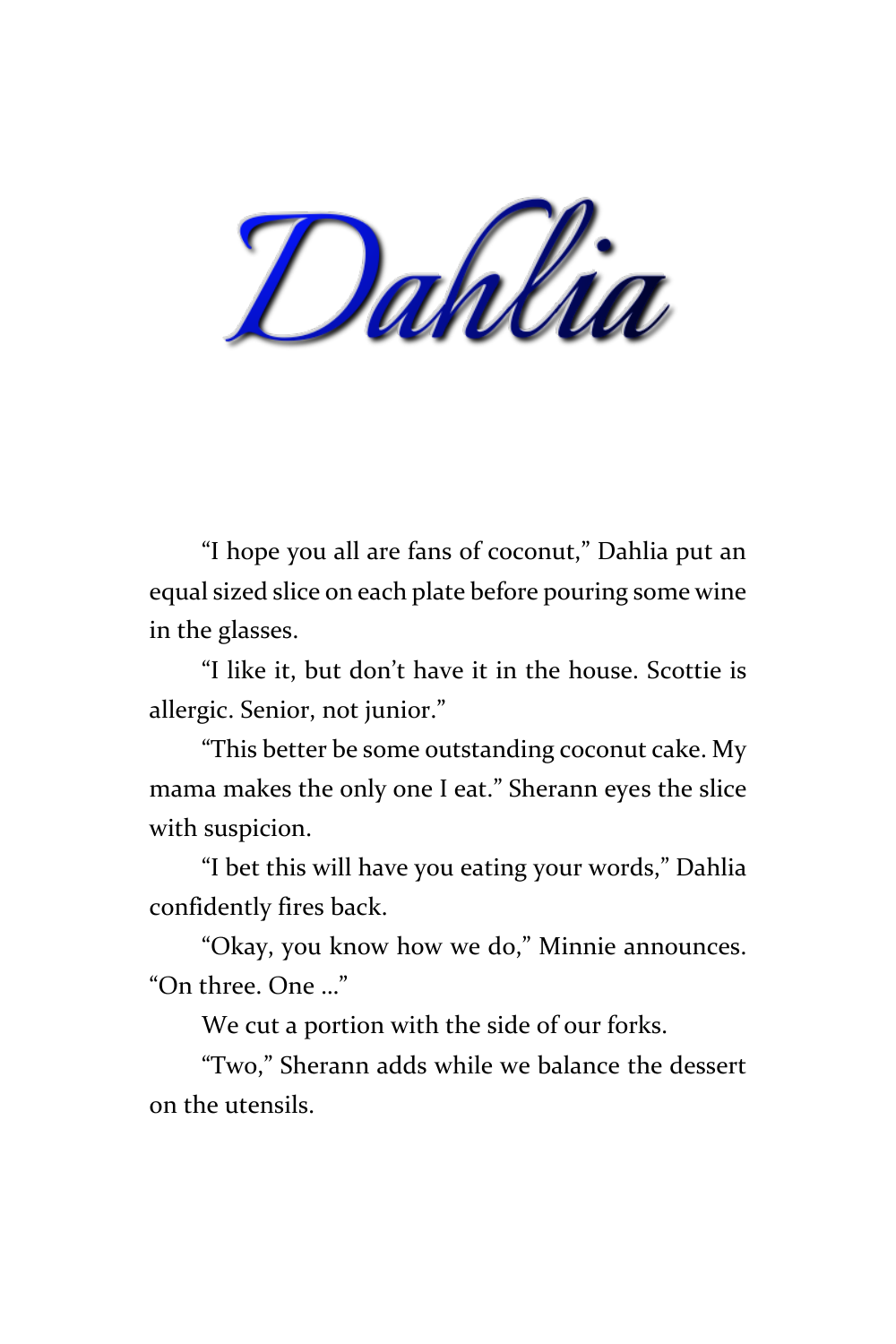"Three," I conclude as the morsels disappear in our mouths.

Sherann is the first to react. "Well, guess this makes two people whose coconut cakes I trust. This is delicious!"

"More than delicious … it's orgasmic!" Minnie concurs.

I smirk, watching Sherann and Minnie devour their slices. As I serve them a second slice, I keep wishing that J would reconsider opening a catering business.

"I am not sure I'd go that far. I hear that orgasms are hard to beat," I joke.

"See, that is where I have to disagree, Dahlia. An orgasm is only as good as its source. If the source is subpar, so is the end result."

"Sherann, why are we talking about orgasms? Did you get laid before we got here?"

"Actually Minnie, you are the one who brought up orgasms, as it pertains to the cake. And, if you must know, I got off before you got here."

I almost choke on my wine. *Never a dull moment, and we aren't even on the main subject of discussion.*

"Everybody is not as fortunate as you Sherann."

"Fortunate? Minnie, *you* are the one who has a husband."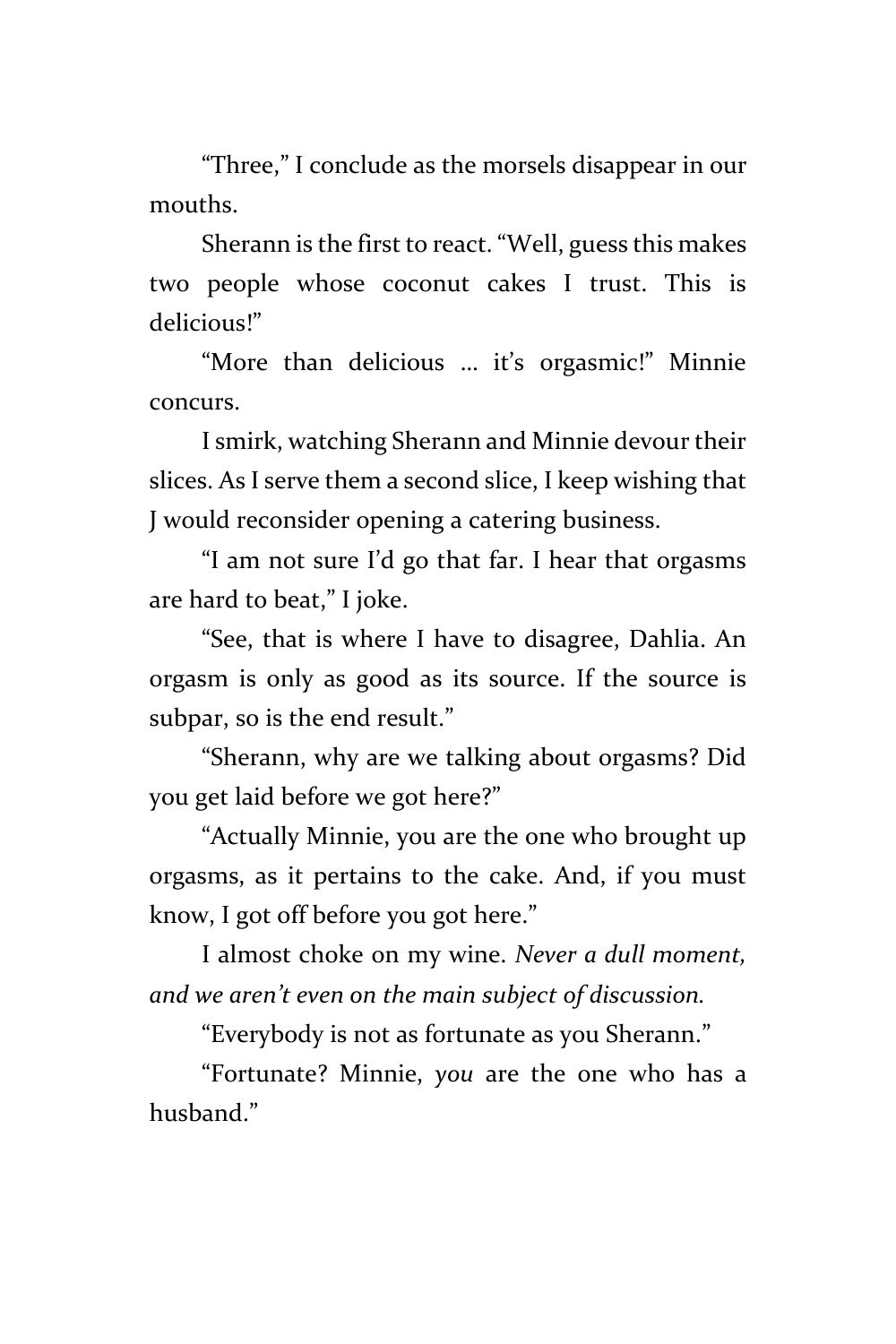Minnie downs her wine, points at me to pour her more. "Just because I have a husband doesn't mean I'm getting shagged every night."

"If not, then what's the point?" Sherann counters.

"Ladies, ladies, ladies, this is supposed to be coconut cake and chill, not coconut cake and confrontation," I interrupt.

"Dahlia, this isn't a confrontation, just a difference of opinion. I just don't get where people think that marriage means a couple is humping like rabbits."

"Minnie, I thought one of the perks of two individuals getting married was constant access to sex. If a person isn't receiving that on the regular, she might as well be single. That's my stance, and there's nothing to be said to convince me otherwise."

"Fair enough, ladies."

I finish what is left of my cake but decline to take another.

"What is the latest on our favorite topic?"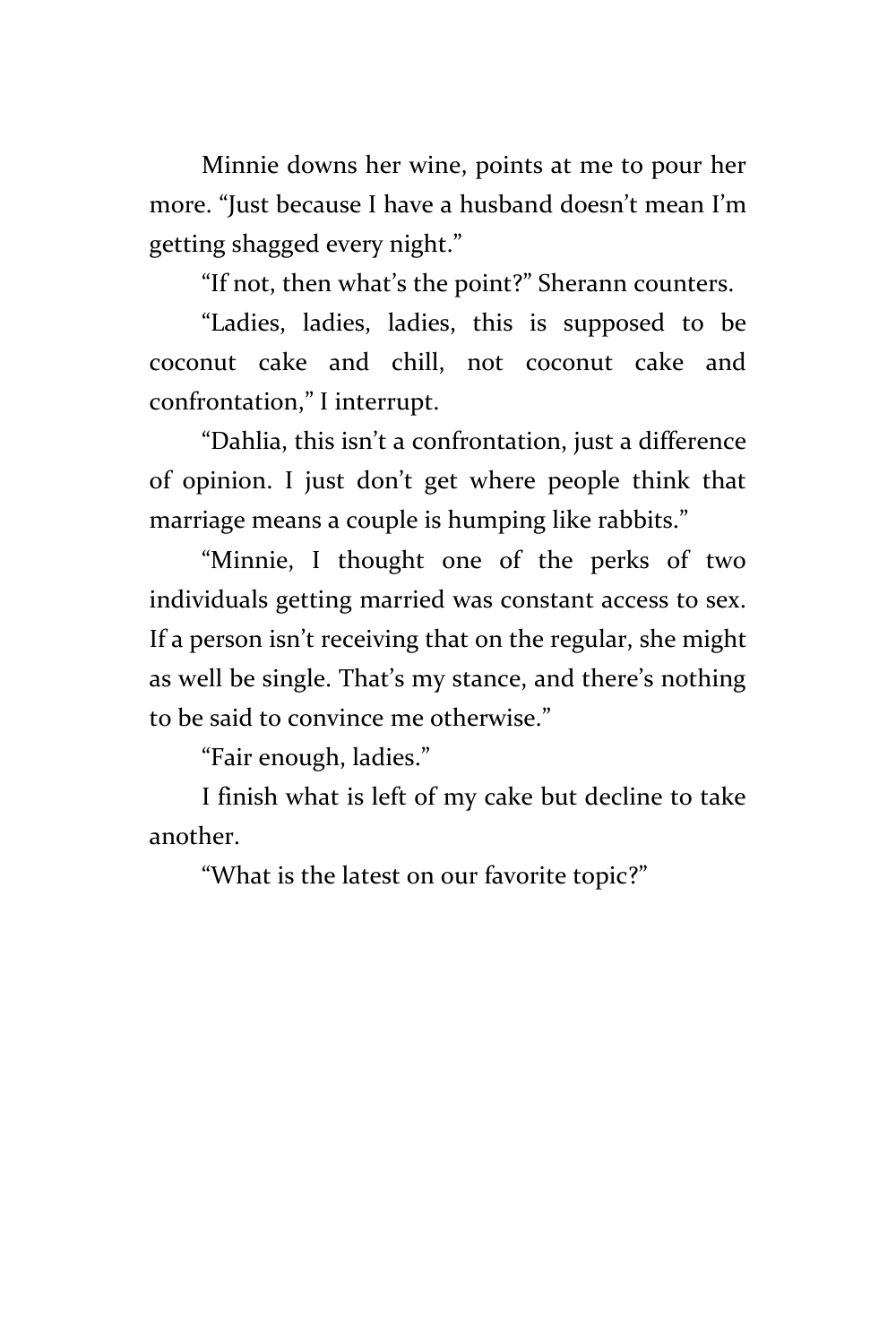Minnie

I help myself to a third piece of cake. Sherann asks if I want any more wine but I decide on sweet tea this round.

"I don't recall if I told you ladies, but I decided to switch meat markets. The butcher and I got into a row. He called me a liar for saying he sold me a stank piece of meat."

"That's messed up, Minnie. Sorry you had to go through that," Dahlia states.

"That's okay. It's his loss. I spent plenty of money in that place." Shaking off the emotions associated with the memory, I press on with the story. "The next meat market is a couple of towns over, so I get my sister to watch the kids while Scottie is doing overtime at work. I heard from the butcher there that Juniper Casey is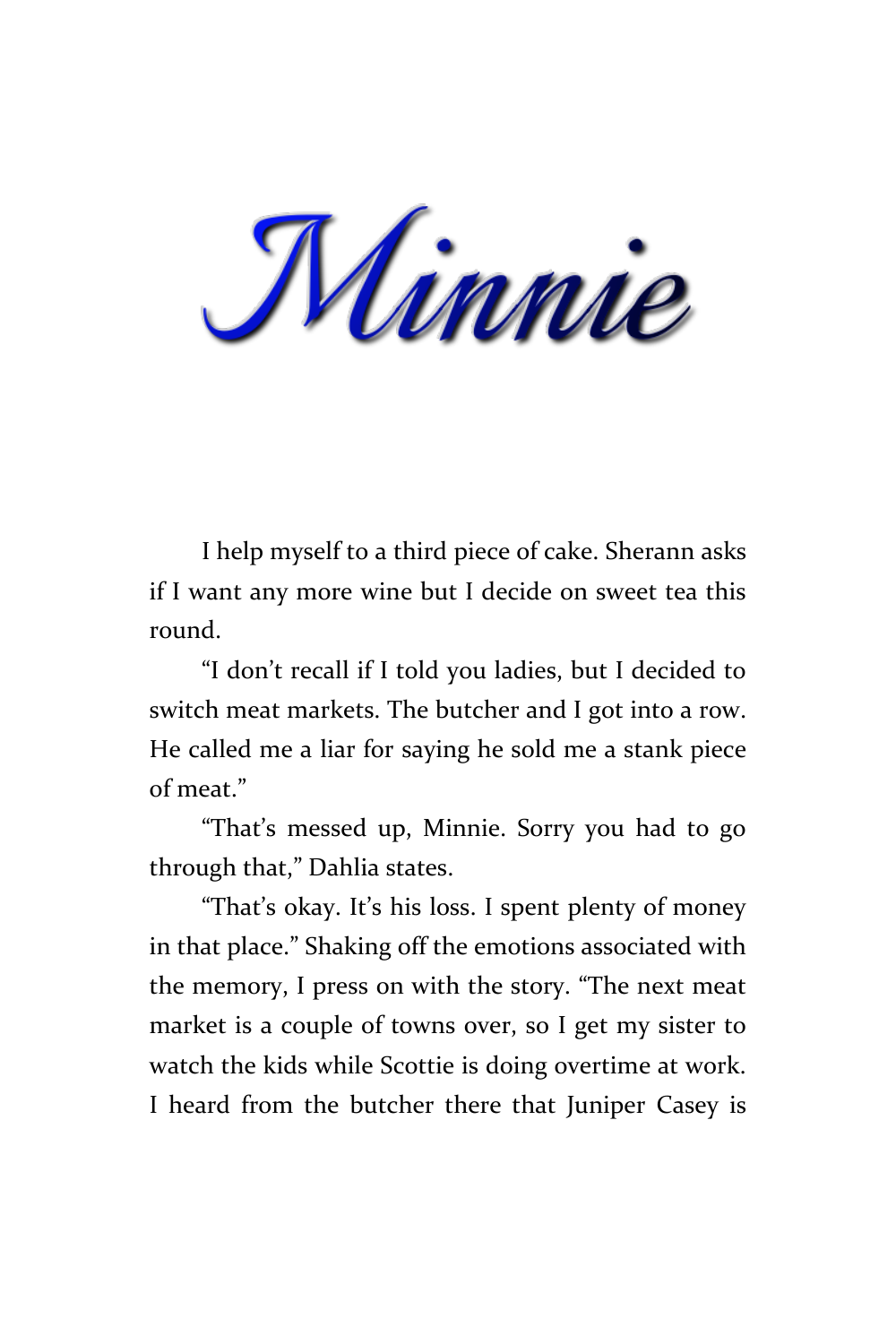looking into buying some land to build a house near his property."

"Really?" Sherann's eyes widen with surprise. "I thought she decided to make Mexico her permanent residence."

"Well, the butcher's sister-in-law is a real estate agent. As it turns out, Juniper may be moving back to the States."

"Perhaps the spot in Mexico is Juniper's vacation home," Dahlia suggests.

"Dahlia, what woman do we know has that much money?" I ask.

"I don't believe you need a lot of money in Mexico to purchase a home. Besides, didn't one of Juniper's lovers leave her a large sum of money?"

"Sherann, all I know is what the butcher said he heard from his sister-in-law. The sister-in-law said that Juniper seemed highly interested in the land."

"What kind of house is she going to build on it, Minnie?"

"Dahlia, here is where it gets interesting," I lean in, then lower my voice. "Rumor has it that she's going to be growing *something* on the land."

"Something? What do you mean by *something*? And why are we now whispering?" Dahlia inquires.

"You never know *who* could be listening, Dahlia."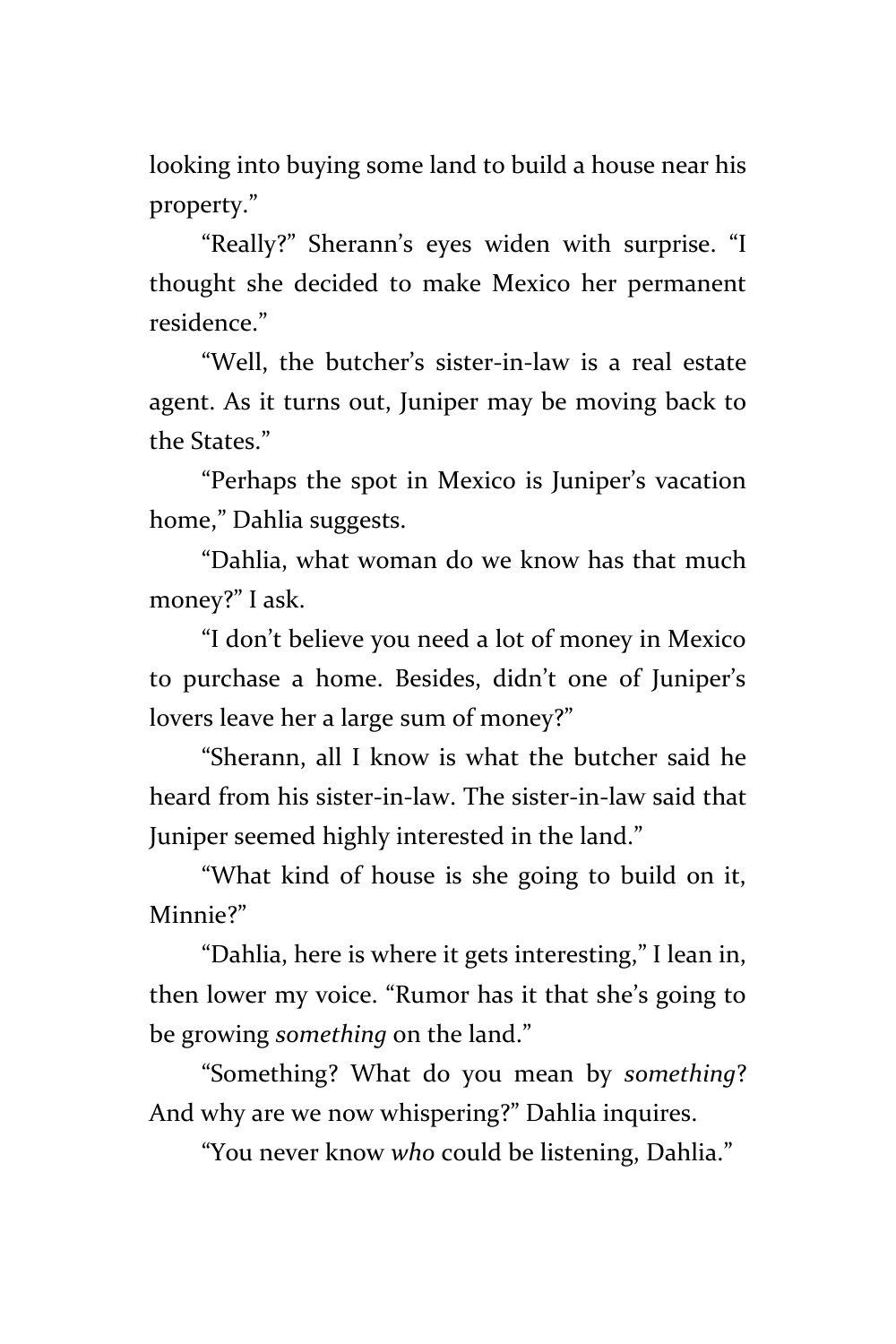"Let me make sure I got this right," Sherann pipes up, ignoring the whispering protocol. "In addition to being a money grubbing widow, Juniper is a drug kingpin also?"

"Sherann, I believe the technical term is queenpin. I don't think the drug is *that* major. If anything, probably marijuana."

"Well, anything that's from the earth doesn't count as a drug. Also, Juniper can't be a queenpin if she isn't selling it to others. Dahlia, it could be that theory we had before, that she's investing in holistic healing."

"Sherann, it very well could be," Dahlia cosigns, "but if that is the case, how is Juniper going to have time to do this and keep low-key?"

"It's not my job to make it make sense. I'm just telling you what I heard."

I take a few sips of the sweet tea, then ask Dahlia if she's heard anything new. Dahlia shakes her head while licking the icing from her fork. Just when I believe I'll get a reprieve for a cigarette break, Sherann interjects.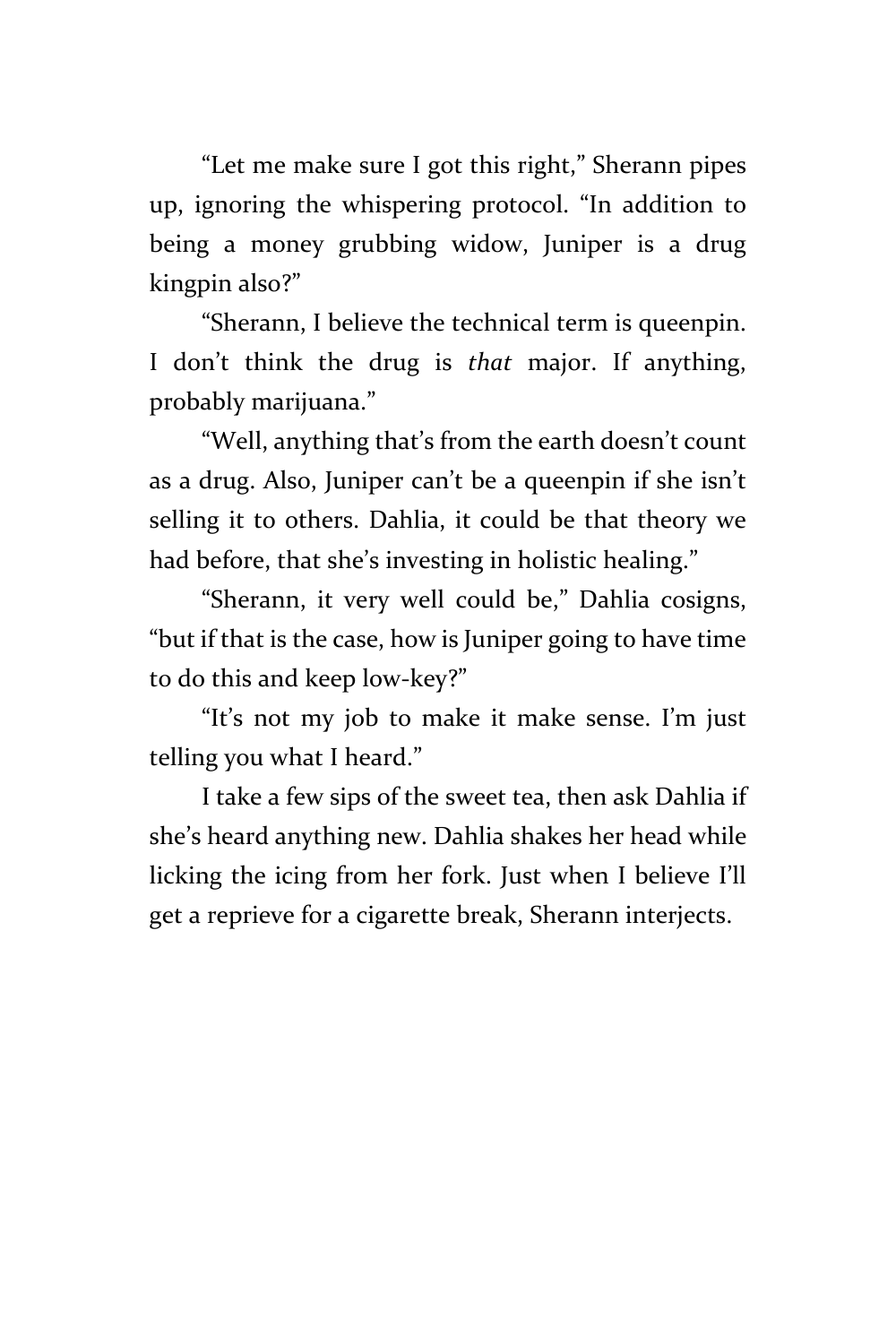Sherann

"Minnie, just curious, how long ago did you meet up with the butcher?"

"Um, think it's been about a month, give or take. Why do you ask?"

I clap, then rub my hands together. "Because I spotted Juniper about two weeks ago."

"You don't say?" Dahlia quirks an eyebrow. "Where did you see her?"

"Remember that old warehouse I've been eyeing, Dahlia?"

"The one you want to turn into a boutique?" "Yeah?"

"What about it?" Minnie butts in, tapping her fingers on the table.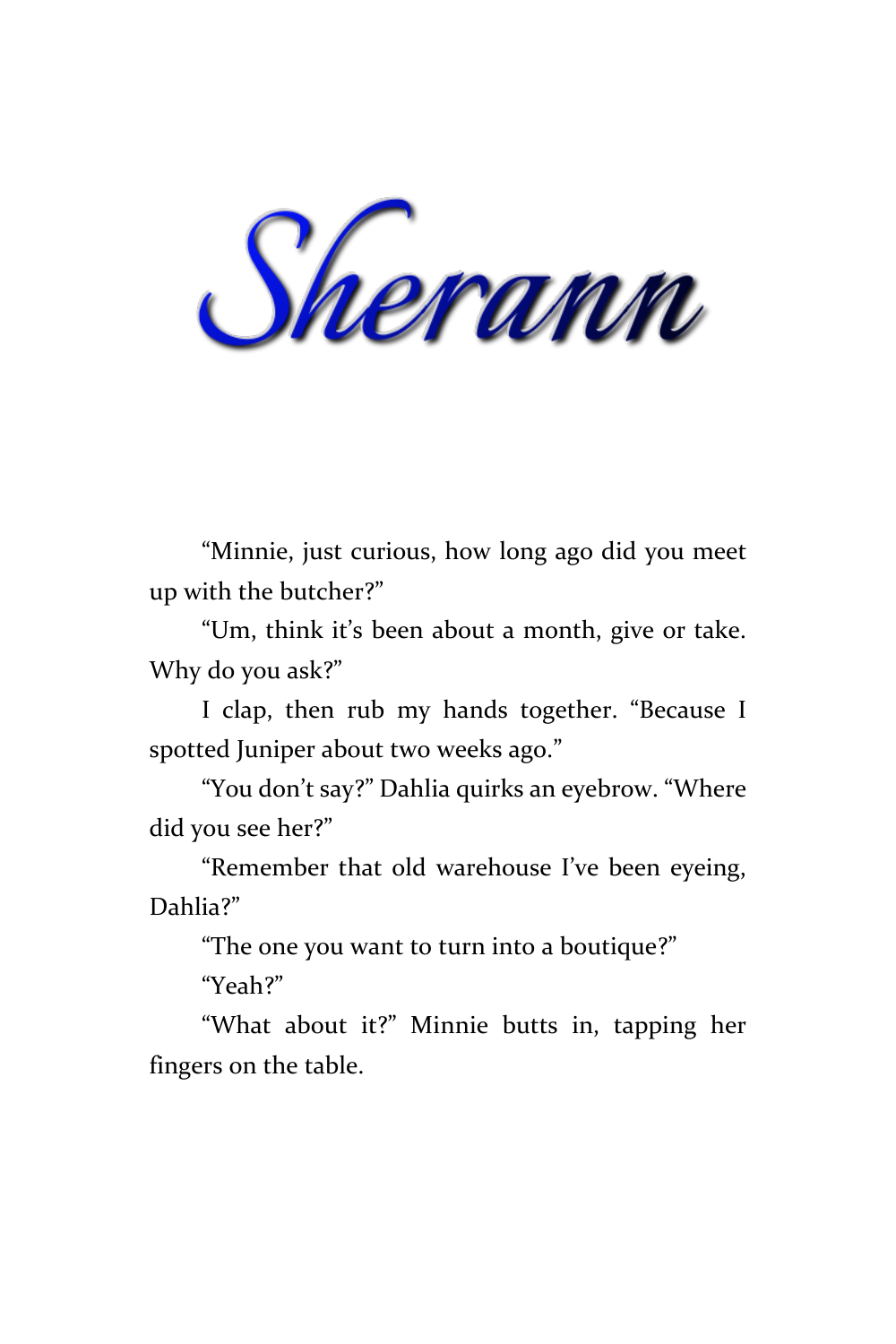"Welllll, Miss Impatient Minnie, I was stopping by there, to see if the 'For Sale' sign was still up when I noticed a bit of movement within the building."

Dahlia's mouth forms an O.

"What did you do, Sherann? Did you call the cops?" "For what, Minnie?"

"Trespassing, of course."

"Now why in the hell would I do that? It's not like I had any business being on the property myself."

"She does have a point Minnie," Dahlia concludes.

"I should have known you would side with her, Dahlia."

"It's not about taking sides, Minnie. Only about what makes sense." Dahlia wipes the icing from the corner of her lips. "Go on with the gossip, Sherann."

"You guys know me. I had to see what was going on. The door was ajar enough for me to slide in. The sound stemmed from the second floor, so I took off my shoes before tiptoeing up the stairs. What I saw nearly knocked me on my ass."

I look at Dahlia, then at Minnie. I repeat for dramatic effect. Finally, Minnie blurts, "Enough with the theatrics. What did you see?"

"Juniper was in the throes of passion with not one man, but two."

"Two!" Dahlia exclaims.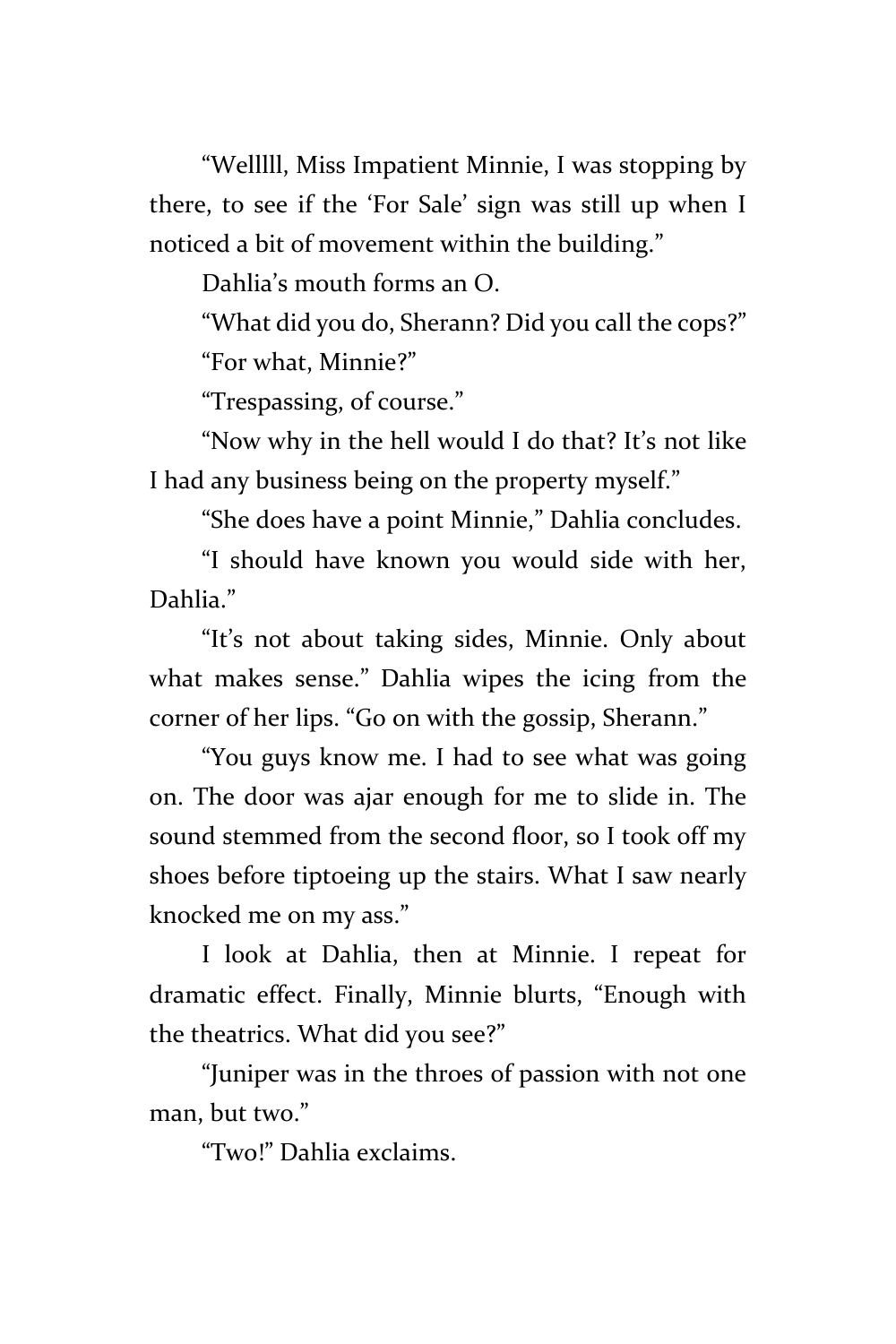Minnie shrugs. "Is that all? What's so exciting about that, Sherann? You've had threesomes on more than one occasion."

"It's not the number of participants but what Juniper was doing to one of them."

"What could Juniper possibly be doing that would be shocking to you?" Minnie counters.

"Juniper had on this contraption. It looked like some type of harness. Only it wasn't because it had an object sticking out from the base. It looked just like a penis and she was sticking it up one guy's ass."

"Surely you jest, Sherann!"

"I kid you not Dahlia. And … get this. The guy getting rammed was making all the pleasure noises."

"I've never heard of such, Sherann. What was the other guy doing?"

"Minnie, he was sucking on Juniper's breasts while getting his penis sucked by the other guy."

"Hot damn!" Minnie slams her palms on the table excitedly. "Juniper sure does lead an exciting life. What did you do? Did they catch you?"

"You're asking what did *I* do?" I glance at Minnie then point at my chest.

"Yes, Sherann. What did you do?"

"Yeah, Sherann. Like, did you join in?" suggests Dahlia.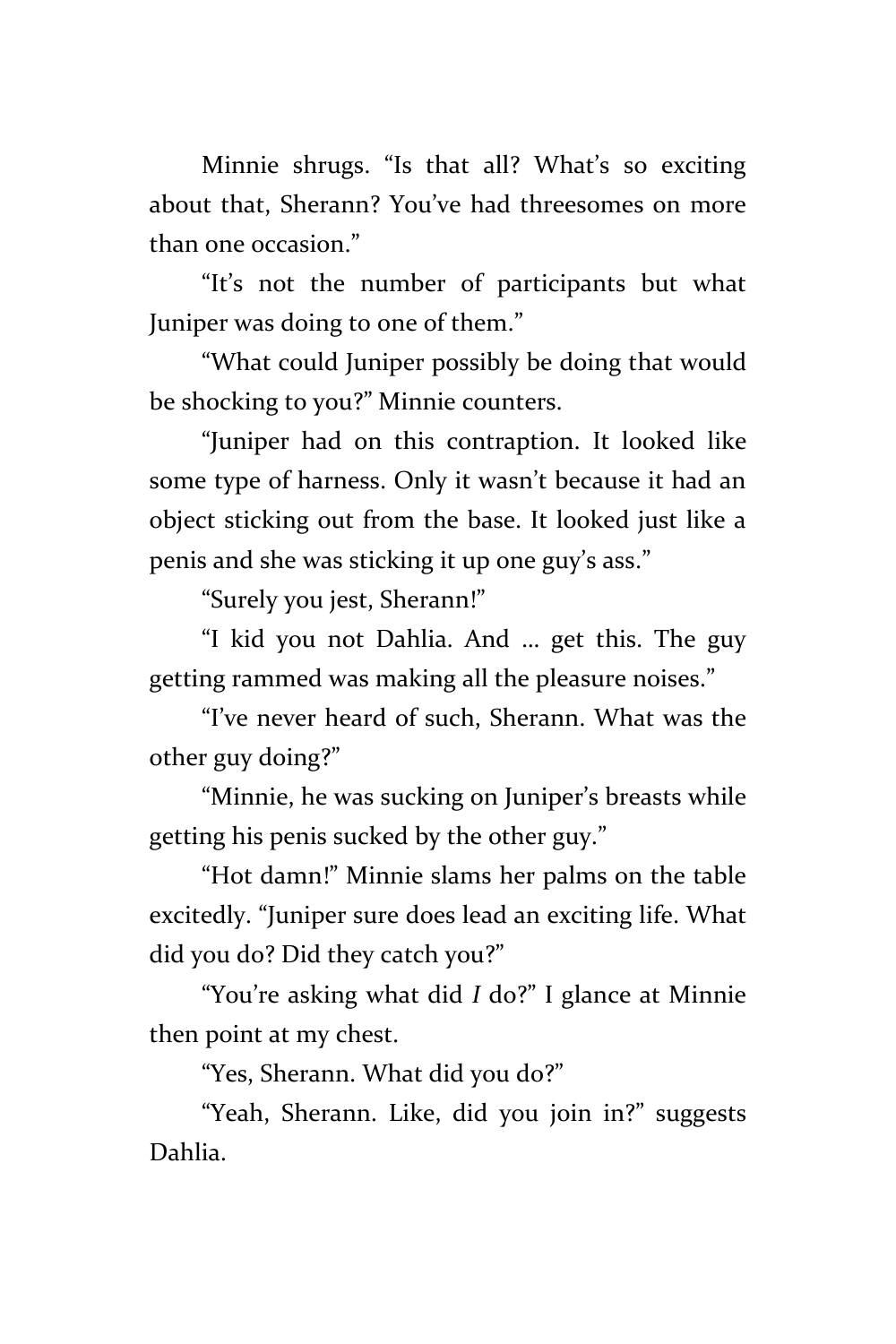"Girls, what type of woman do you take me for? I'm not going to join anything in which I am not invited!" After giggling at their preposterous suggestions, I continue. "I crept away from there quickly and quietly, then went home and took a cold shower. I had to, after being exposed to all of that action."

After that tale, we sip on what remains in our glasses. We ponder about if we will have another Juniper Casey sighting to dish on for our next meeting.

In the meantime, we speak about ourselves. Dahlia picks our brains to come up with the next dish to bring over. Minnie resumes her lamentations about Scottie. I share the date of my next party and invite the girls.

Their answers are always the same.

Minnie needs to find someone to watch the children and will let me know. Dahlia will give it some thought.

I suspect they will not come. They have not come to any thus far. Yet, if surprises can occur in the life of Juniper Casey, I see no reason why they cannot manifest for me.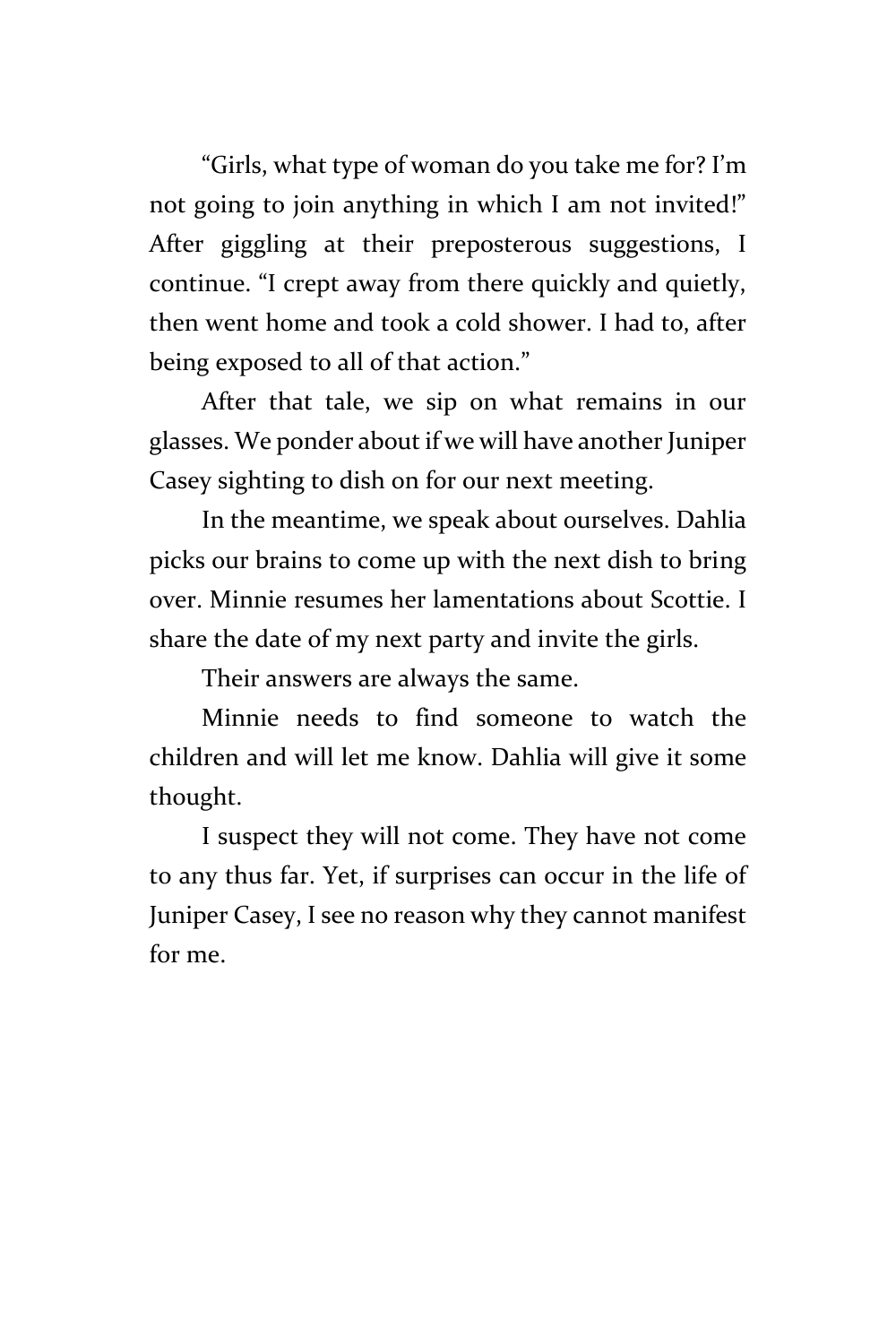Dahlia

"Ladies, this has been most delightful," I say, removing the cloth napkin from my lap and shaking off the cake crumbs.

"Yes, as always." Minnie sighs. "Now, it's time to go back to my life."

"You mustn't feel that way about it, Minnie."

"That's easy for you to say Dahlia. You don't have any kids or a subpar husband."

Sherann hands Minnie a plastic-wrapped Styrofoam plate containing two slices of coconut cake.

"Wow, guess I am pretty predictable."

Sherann does not speak but her eyes say volumes.

"Let me get going. Dahlia, thanks for the phenomenal cake. Sherann, appreciative of the hospitality. You ladies have a terrific evening."

"You too," Sherann and I say in unison.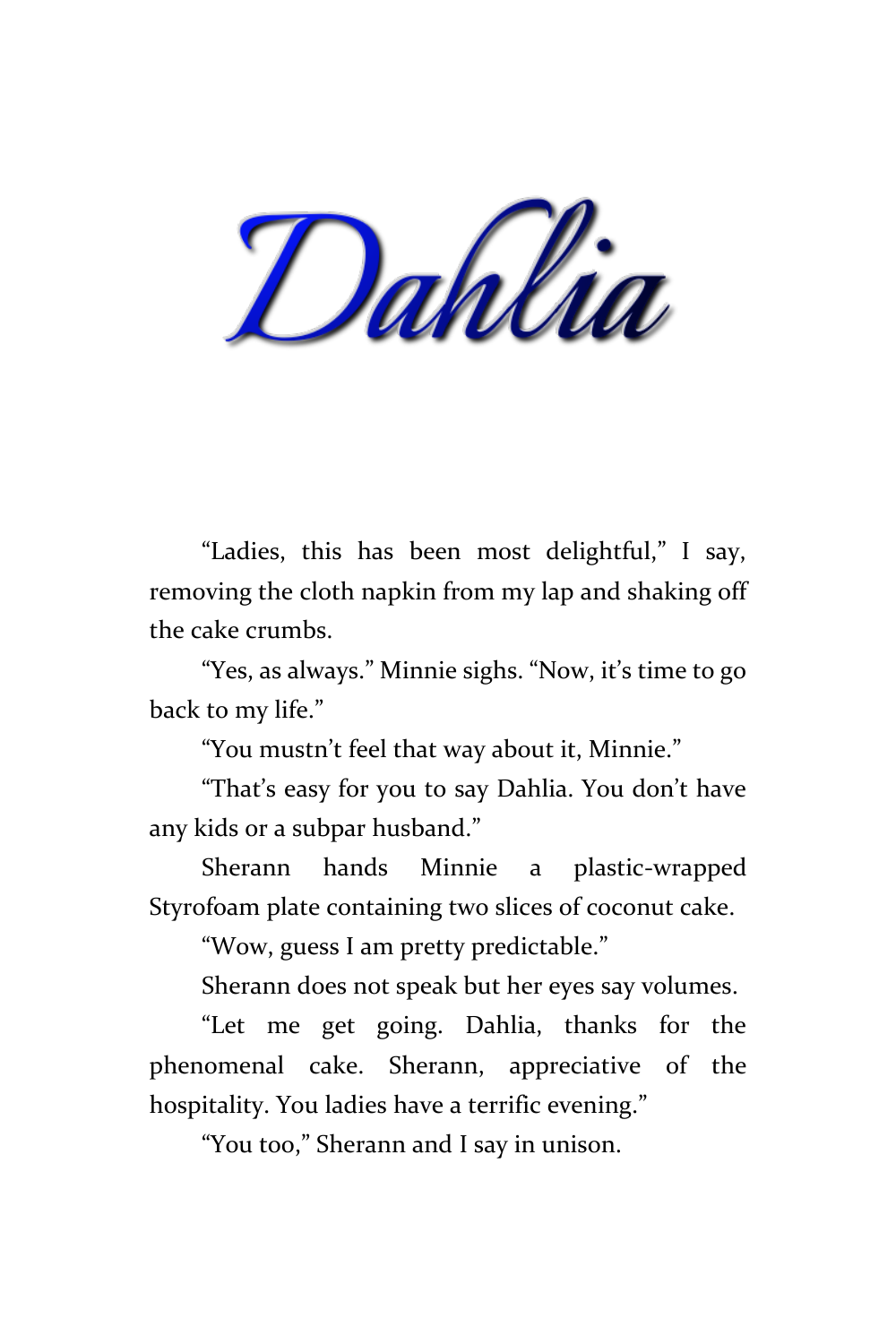Once Minnie leaves, Sherann extends the invitation for me to stay a while but I decline. However, I cleanse the dishes while she puts the remaining cake away.

"Do you want me to drop off the cake tray, Dahlia?"

"No, just hold on to it until our next get together."

"Dahlia?"

"Yes, Sherann?"

"You don't have to wait until we all converge to stop by. Like, you must live relatively close if there are moments when you can walk to my house."

"Sherann, I appreciate that, but I don't want to intrude."

"If you really feel that strongly about it, then call first. You still have the number?"

"Yes, and with that, I'll be on my way. Take care, Sherann."

"Dahlia, can I drop you off?"

"No thanks," I insist. "And besides, like you said, I don't live far."

Sherann presses the issue no further, sending me well wishes. I place extra pep in my step on the way home, eager to remove my pantyhose upon arrival.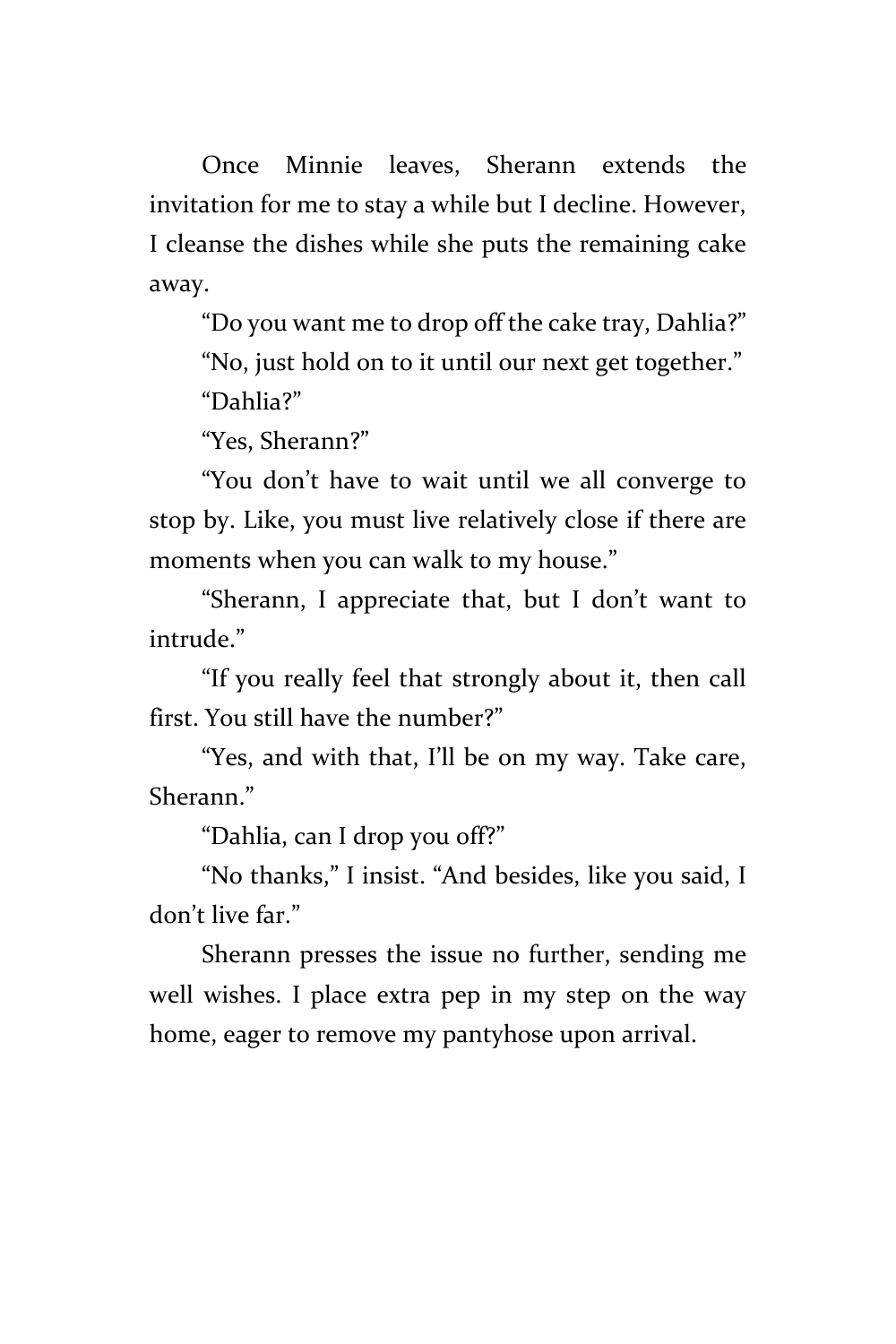J

## *Lia should be arriving any moment.*

I carry the ceramic teacup and matching saucer to the bathroom, then place it on the edge of the tub. Anticipating that Lia's feet would be in pain, I already have the tub filled with water and soothing salts to assist with healing. I press my fingertip on the water's surface, watching the ripples.

"Temperature's perfect," I say.

A sound from the front of the house draws me from the bathroom. Lia's cheeks are flushed. *Tipsy but not plastered*. That was Lia's way.

Kicking shoes off with expediency that were annoying to the feet … also Lia's way.

"Hold on. Don't rip those," I warn, kneeling in front of her. Carefully reaching underneath Lia's skirt, I maneuver the pantyhose until they pool around her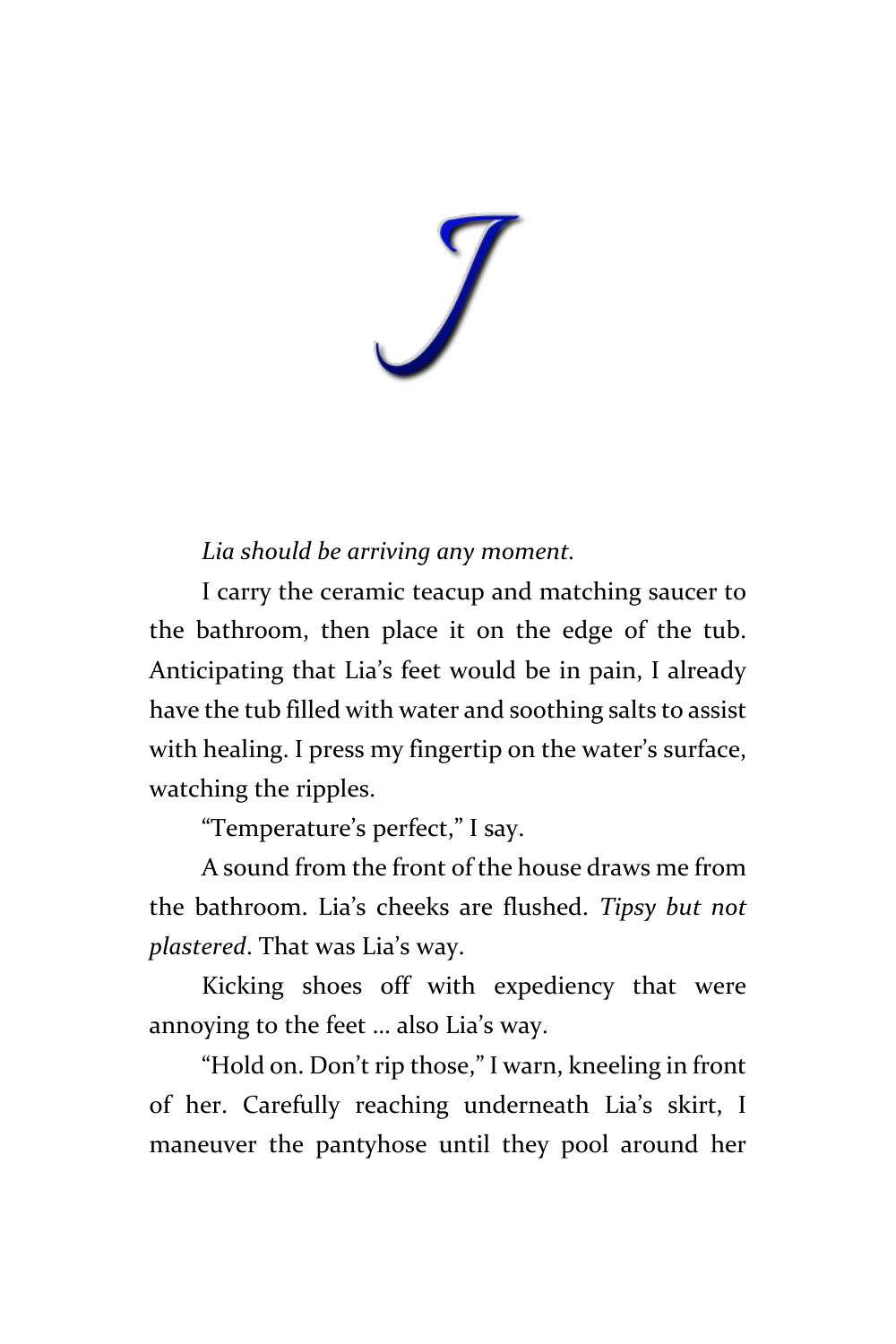ankles. She finishes the removal and tosses them on top of the Mary Janes.

"Thank you Love." After planting a kiss on my forehead, she points at the wrapped plate. "I saved you some cake."

I mosey with the plate to the bathroom.

"Since when are we eating cake in the bathroom?" Lia jokes, unzipping the skirt and leaving it on the floor.

"Um … I guess today. Finish getting undressed. There's a warm bath with your name on it."

Lia's nakedness is in view within seconds. She eases her body down, careful not to knock over the tea I prepared.

"You're amazing," she groans as I take one dainty foot in my hands to massage.

Unable to resist, I brag, "I know."

My cockiness is met with splashes of water to the face.

"I'll pay you back later," I promise.

"I'm counting on it." she spits back, then winks.

As I attend to Lia's other foot, I ask, "So, how are Minnie and Sherann?"

"Minnie was fussing about Scottie … again. And Sherann … well, is Sherann."

"Gotcha. How juicy is the gossip this week?"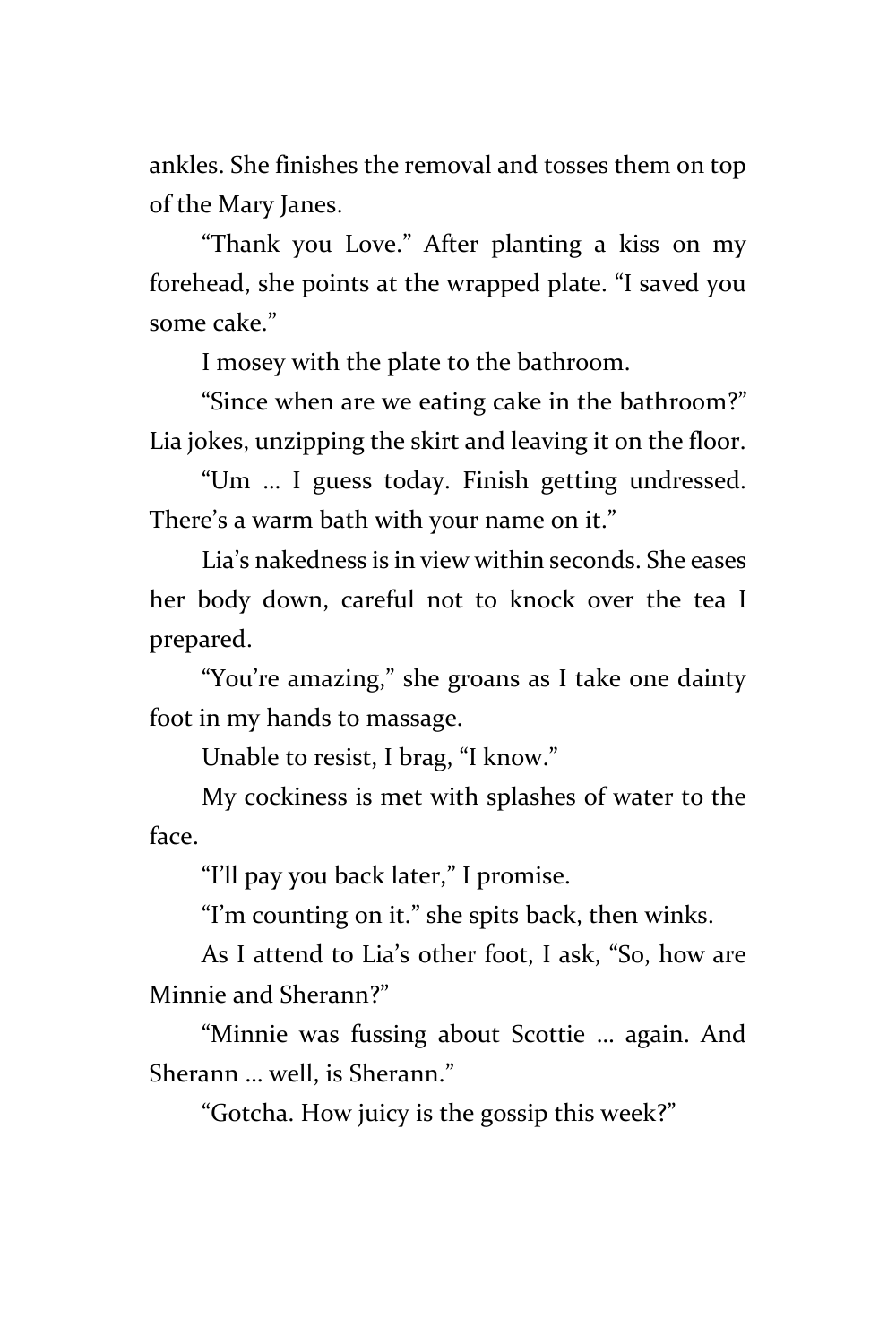Lia wastes no time sharing the wild theories. Hearing about the harness contraption is the most laugh worthy.

It is astonishing what people will make up about a topic which they do not understand. It is even more baffling when they do not simply ask the person in question. Maybe, someday, they will realize that one may not be all that extraordinary.

Until then, let the hearsay commence.

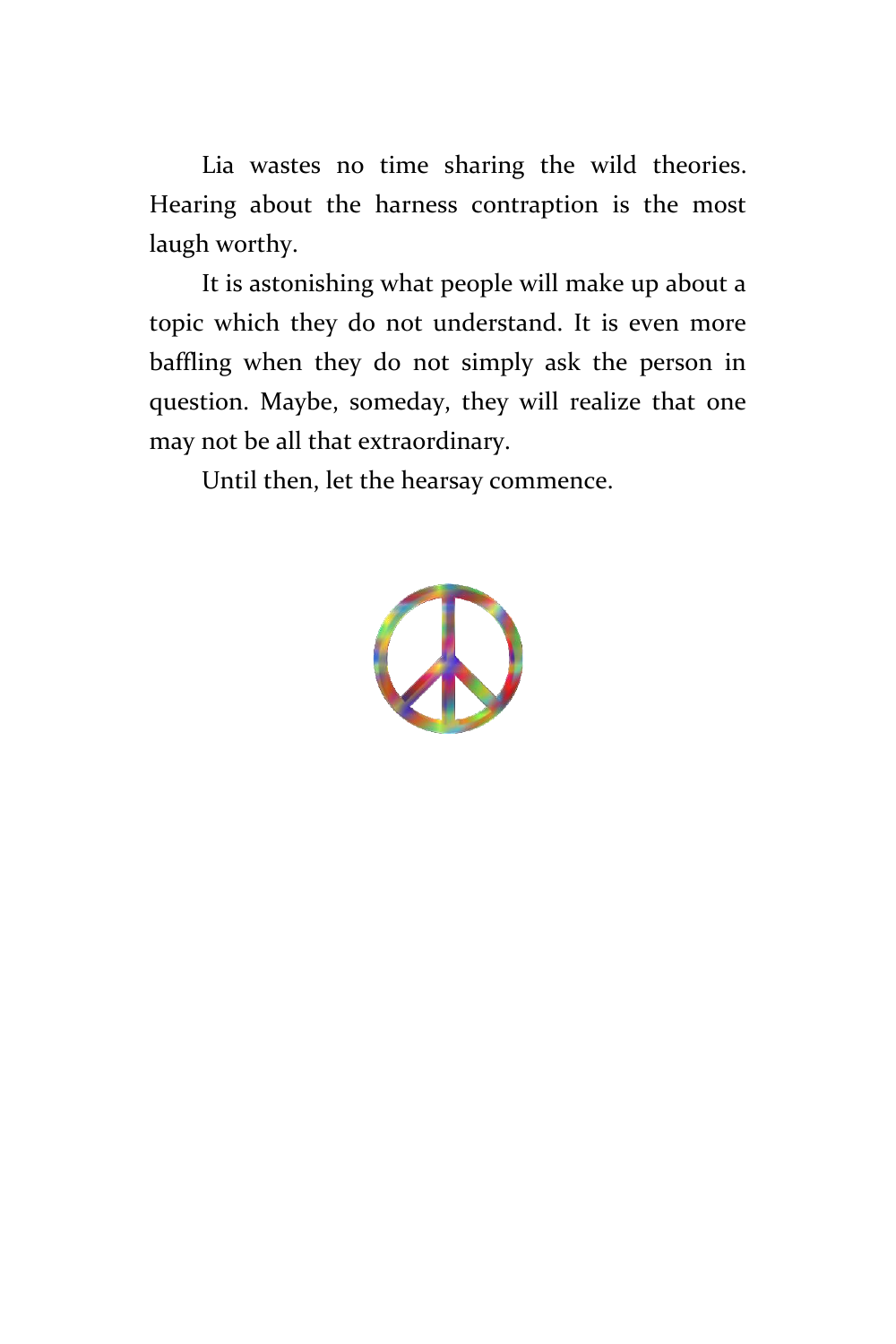## *About the Author*



The best way to describe Queen of Spades is an Antiquated Hybrid: a contemporary author whose writings have a down-to-earth resonance to anyone who reads them.

Since the age of eleven, Queen of Spades flowed with the fire of ideas indicative of rhythm inundated with stanzas. She made her writing debut as a presenter and poet in the anthology Soulful Branches: Words and Sounds. Her other poetry works include Reflections of Soul, the Eclectic collection (Skin Edition & Beyond the Skin), the Spaded Truths collection (Themes and Proclamations and Life-O-Suction), Private Pain: Amidst These Ashes, and R.I.P.(E).: Random Inspirations on Paper: (E)ve-olution.

Queen of Spades also collaborates in subjects she is passionate about. She provided works in the April